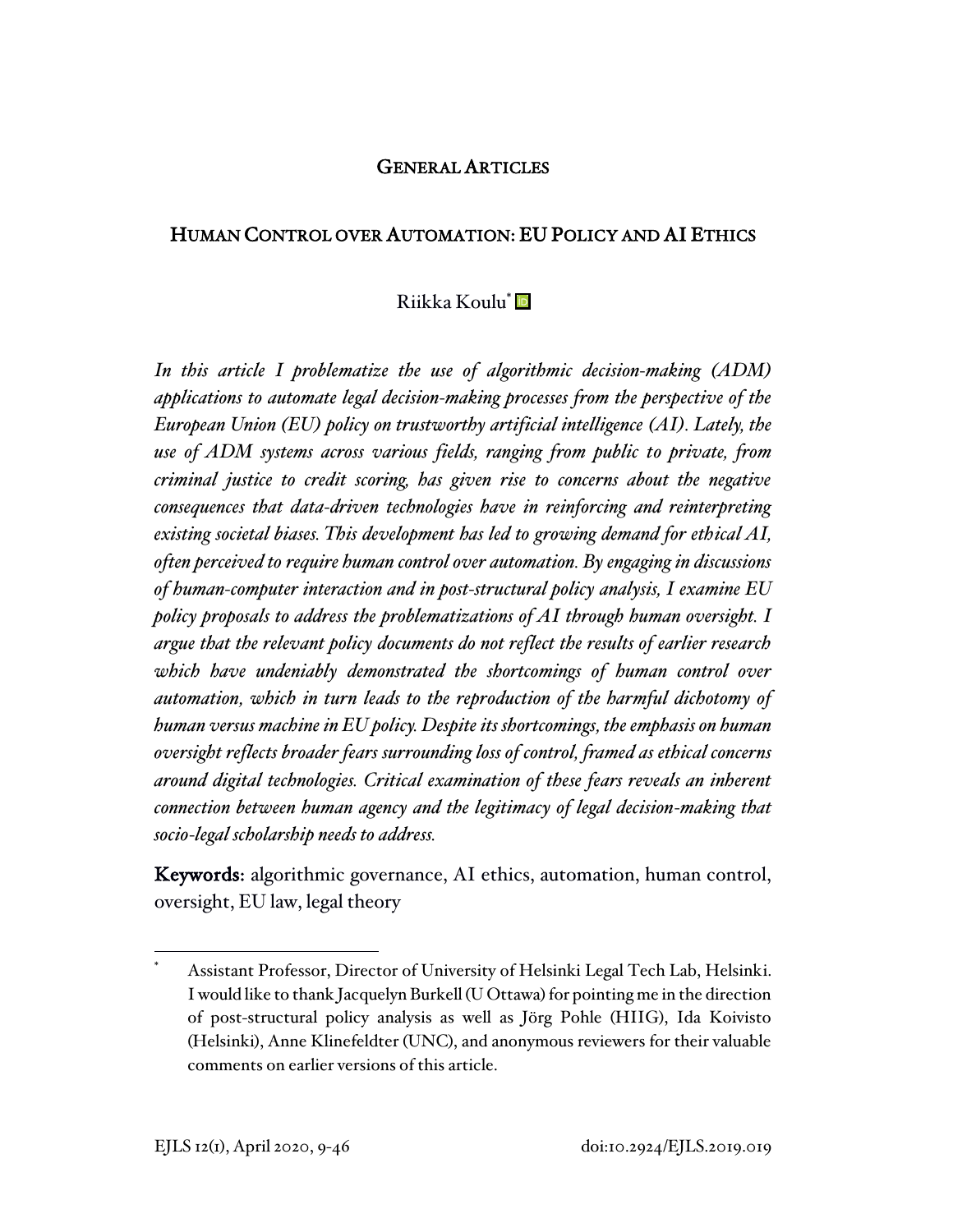## **TABLE OF CONTENTS**

| I. INTRODUCTION: HUMAN CONTROL FOR ALGORITHMIC DECISION-                     |  |
|------------------------------------------------------------------------------|--|
|                                                                              |  |
|                                                                              |  |
|                                                                              |  |
|                                                                              |  |
| III. MAKING THE IMPLICIT EXPLICIT: AI PROBLEMATIZATIONS IN EU                |  |
| I. The Explicit Objectives of EU Policy: Putting People at the Center of AI  |  |
| 2. Discovering the Implicit: Human Autonomy as the Last Stand against the AI |  |
|                                                                              |  |
| IV. THE SUPREMACY OF THE HUMAN OVERSEER: HUMAN AGENCY AS                     |  |
| V. CONCLUSION: IMPLICATIONS FOR AI POLICY AND SOCIO-LEGAL                    |  |

# I. INTRODUCTION: HUMAN CONTROL FOR ALGORITHMIC DECISION-MAKING?

Algorithmic decision-making (ADM) systems are used across various fields either to assist and facilitate or to completely automate processes, which previously had mostly been conducted by human decision-makers. Increasing reliance on algorithms, defined as encoded procedures for solving problems by transforming input data into a desired output,<sup>1</sup> is said to contribute to the 'algorithmization' of governance, a distinct form of social ordering that becomes entwined with autonomous algorithm-driven software. <sup>2</sup> Algorithmization has given rise to concerns about the negative

<sup>&</sup>lt;sup>1</sup> Tarleton Gillespie, 'The Relevance of Algorithms' in Tarleton Gillespie, Pablo J. Boczkowski and Kirsten A. Foot (eds), *Media Technologies: Essays on Communication, Materiality, and Society* (MIT Press 2014) 167.

<sup>&</sup>lt;sup>2</sup> Aneesh Aneesh, 'Global Labor: Algocratic Modes of Organization' (2019) 27(4) Sociological Theory 27(4) 347; Karen Yeung and Martin Lodge, *Algorithmic Regulation* (Oxford University Press 2019).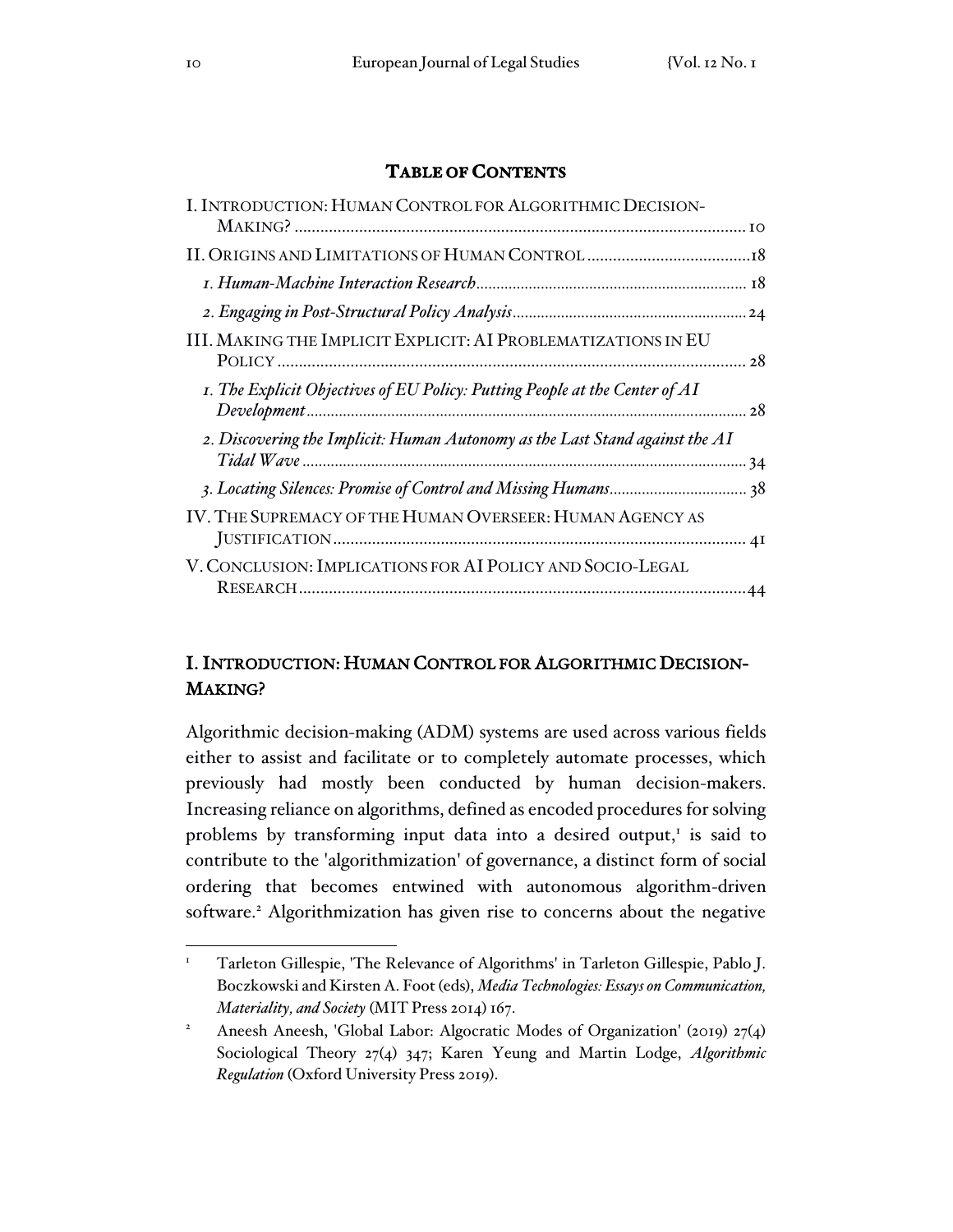consequences of data-driven digital technologies, artificial intelligence (AI) and machine learning (ML), terms which are often used interchangeably to refer to the recent phases of the on-going computational turn. In this article, I examine the algorithmization of legal decision-making and the need for AI regulation from a socio-legal perspective. <sup>3</sup> By focusing on how AI use is problematized in the European Union's (EU) emerging AI policy, I explore the problems associated with ADM that law should respond to and the question whether human control over automation is a feasible legislative strategy for addressing these problems. It should be noted that what constitutes a policy problem is not straightforward. Instead, problematizations are created in policy-making.

The emphasis in current algorithm studies has been on algorithmic bias as the most pressing issue related to AI, following the realization that ADM systems reproduce and reinforce existing societal inequalities. 4 In May 2015, an independent news outlet, ProPublica, published an exposé on algorithmic discrimination posed by the presentencing software COMPAS, demonstrating how the system systematically produced higher risk scores for racialized defendants compared to white defendants. <sup>5</sup> Since then,

<sup>&</sup>lt;sup>3</sup> Some scholars distinguish between algorithmic and automated decision-making, see e.g. Maja Brkan, 'Do Algorithms Rule the World? Algorithmic Decision-Making and Data Protection in the Framework of the GDPR and Beyond' (2019)  $27(2)$  International Journal of Law and Information Technology 91, 94. I use these terms interchangeably, as I consider algorithmic decision-making as data-driven automation.

<sup>4</sup> Muhammad Ali et al., 'Discrimination through Optimization: How Facebook's Ad Delivery Can Lead to Skewed Outcomes' (2019) arXiv preprint arXiv:1904.02095; Bo Cowgill, 'Bias and Productivity in Humans and Machines' (2019) Upjohn Institute Working Paper 19-309, <https://ssrn.com/abstract=3433737> accessed 27 November 2019; Sara Hajian, FrancescoBonchi, Carlos Castillo, 'Algorithmic Bias: From Discrimination Discovery to Fairness-Aware Data Mining' in Balaji Krishnapuram et al (eds), *Proceedings of the 22nd ACM SIGKDD International Conference on Knowledge Discovery and Data Mining* (Association for Computing Machinery 2016) 2125-2126; Sandra G. Mayson, 'Bias in, Bias out' (2019) 128(8) Yale Law Journal 2122; Betsy Anne Williams, Catherine F. Brooks, Yotam Shmargad, 'How Algorithms Discriminate Based on Data They Lack: Challenges, Solutions, and Policy Implications' (2018) 8 Journal of Information Policy 78.

<sup>5</sup> Jeff Larson, Surya Mattu, Lauren Kircher and Julia Angwin, 'How We Analyzed the COMPAS Recidivism Algorithm' *ProPublica* (23 May 2016)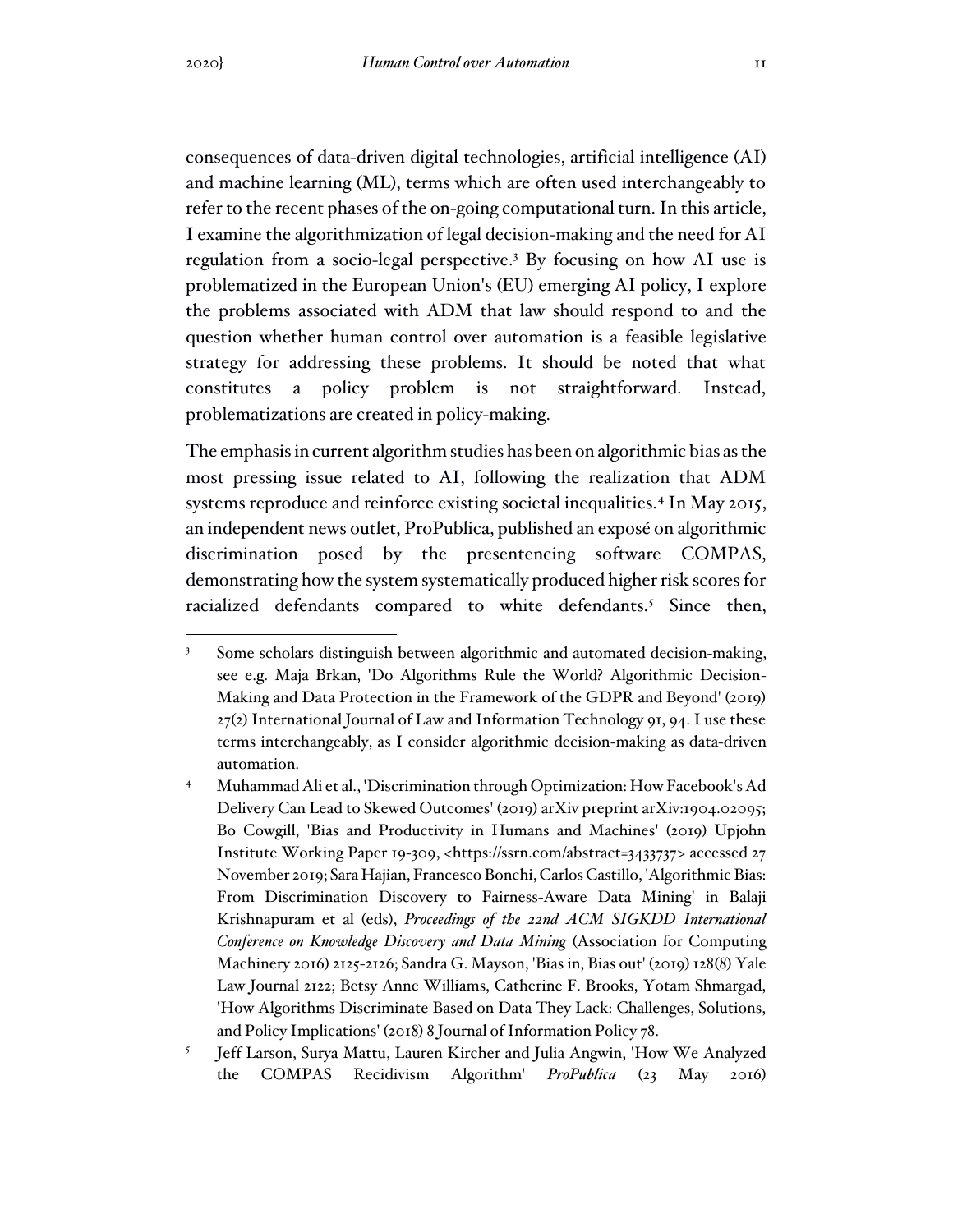algorithmic discrimination and other ADM concerns have been widely discussed topics in research as well as in policy-making and the mainstream media. <sup>6</sup> The body of academic literature is rapidly growing and researchers working at the intersections of data science, AI ethics, law and policy studies discuss algorithmic fairness and different means to secure sustainability of ADM systems. The discussions have not emerged out of thin air. For example, computer scientists have long engaged in discussions on what it exactly means for AI systems to be construed as fair. 7

Against this background, it is somewhat surprising that algorithmization has mostly remained at the margins of socio-legal research. <sup>8</sup> Karen Yeung and

<sup>&</sup>lt;https://www.propublica.org/article/how-we-analyzed-the-compas-recidivismalgorithm> accessed 15 August 2019. The software's compliance with legal norms have been adjudicated on in Wisconsin Supreme Court's judgment in 2017 in which the court found that the criminal defendant's right to due process was not infringed by the ADM use. See *State vs. Loomis* 881 N.W.2d 749 (2016). See e.g. Liu Han-Wei, Lin Ching-Fu, and Chen Yu-Jie, 'Beyond State v Loomis: Artificial Intelligence, Government Algorithmization and Accountability' (2019)  $27(2)$  International Journal of Law and Information Technology 122. On algorithmic discrimination, e.g. Sam Corbett-Davies, Emma Pierson, Avi Feller, Sharad Goel, and Aziz Huq, 'Algorithmic Decision Making and the Cost of Fairness' (KDD '17 Proceedings of the 23rd ACM SIGKDD International Conference on Knowledge Discovery and Data Mining 2017 797) <https://arxiv.org/abs/1701.08230> accessed 22 August 2019 797–806; Sloane Mona, 'Inequality Is the Name of the Game: Thoughts on the Emerging Field of Technology, Ethics and Social Justice' (Weizenbaum Conference. DEU, 2019).

<sup>6</sup> See e.g. Ghaffary Shirin, 'New York City Wants to Make Sure the AI and Algorithms It Uses Aren't Biased. That's Harder Than It Sounds' *Vox* (11 April 2019) <https://www.vox.com/2019/4/11/18300541/new-york-city-algorithms-aiautomated-decision-making-sytems-accountable-predictive-policing> accessed 22 August 2019; Kevin Roose, 'A Machine May Not Take Your Job, but One Could Become Your Boss' *The New York Times* (23 June 2019) <https://www.nytimes.com/2019/06/23/technology/artificial-intelligence-aiworkplace.html> accessed 22 August 2019.

<sup>7</sup> See e.g. Ben Hutchinson and Margaret Mitchell, '50 Years of Test (Un)fairness: Lessons for Machine Learning' (Proceedings of the Conference on Fairness, Accountability, and Transparency. ACM, 2019) <https://arxiv.org/abs/1811.10104> accessed 22 August 2019.

 $8$  ADM in the legal domain is by no means a new phenomenon but instead takes place against the historical backdrop of automation of legal processes through technical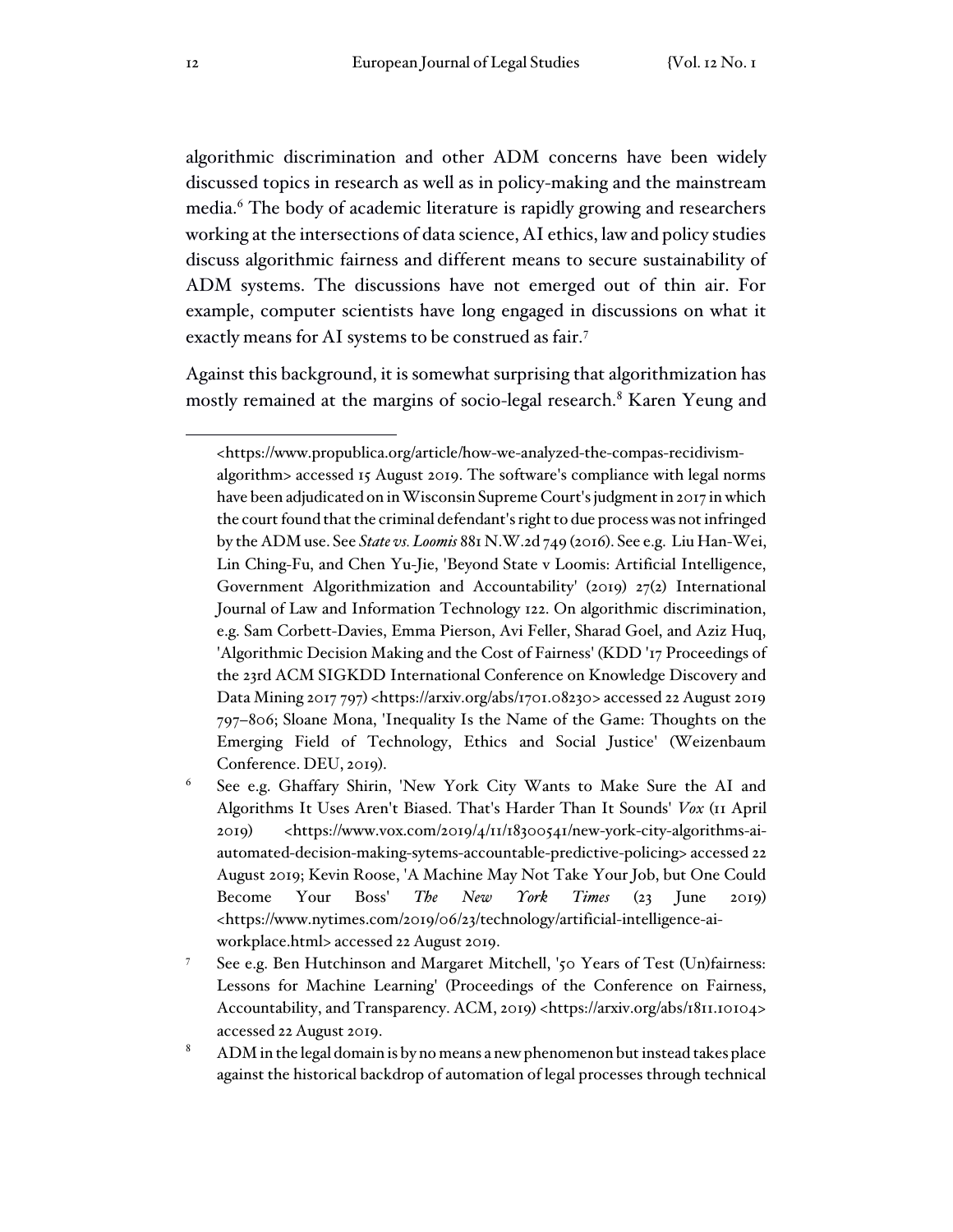Martin Lodge attribute this underlap of research to doctrinal boundaries that contribute to siloed disciplinary approaches.<sup>9</sup> Some legal scholars have attempted to provide a systematic overview of the ongoing developments. For example, Julie Cohen draws attention to the dynamic reciprocity of technology adoption by noting how law plays a core role in shaping the dynamics of change while being simultaneously restructured in the process.<sup>10</sup> In turn, Mireille Hildebrandt and Katja de Vries emphasize the growing importance of due process and the right to contestation in the face of the computational turn. <sup>11</sup> The socio-legal perspective can be seen as particularly important as it enables us to assess the sufficiency of existing legal and procedural safeguards. The existence of adequate safeguards separates legal decision-making from the many daily decision-making processes now being automated, as the first needs to cater to the overall expectations of coherence, rule of law, and legitimacy of the legal system. Simply put, there is a difference between adequate legal protection when an ADM system is used to curate search engine results compared to automated decisions on refugee status or citizenship, between profiling and decisions with enforceable legal consequences. But in order to assess the existing legal framework of algorithmized governance, we first need to understand what the problems are and what challenges these systems pose. In other words, in the context of

systemsthat has been discussed extensively since the 1950s. Much ofthe discussion has been framed in terms of AI & Law, although it should be noted that the concept of artificial intelligence (AI) is ambiguous at best. On origins of AI research, see John McCarthy, Marvin Minsky, Nathaniel Rochester, Claude Shannon, 'A Proposal for the Dartmouth Summer Research Project on Artificial Intelligence, August 31, 1955' (2006) 27(4) AI Magazine 12. Also, definitions of AI change over time depending on technological advancements as well as the so-called AI effect, where tasks successfully simulated by machines are no longer deemed AI, see Pamela McCorduck, *Machines who Think: A Personal Inquiry into the History and Prospects of Artificial Intelligence* (A K Peters 2004) 204. For an overview of the development of AI & Law field, see Trevor Brench-Capon, 'A History of AI and Law in 50 Papers: 25 Years of the International Conference on AI & Law', (2012) 20(3) Artificial Intelligence and Law 215.

<sup>9</sup> Yeung and Lodge (n 2).

<sup>10</sup> Julie Cohen, *Between Truth and Power* (Oxford University Press 2019).

<sup>11</sup> Mireille Hildebrandt and Katja de Vries (eds), *Privacy, Due Process and the Computational Turn: The Philosophy of Law meets the Philosophy of Technology* (Routledge 2013).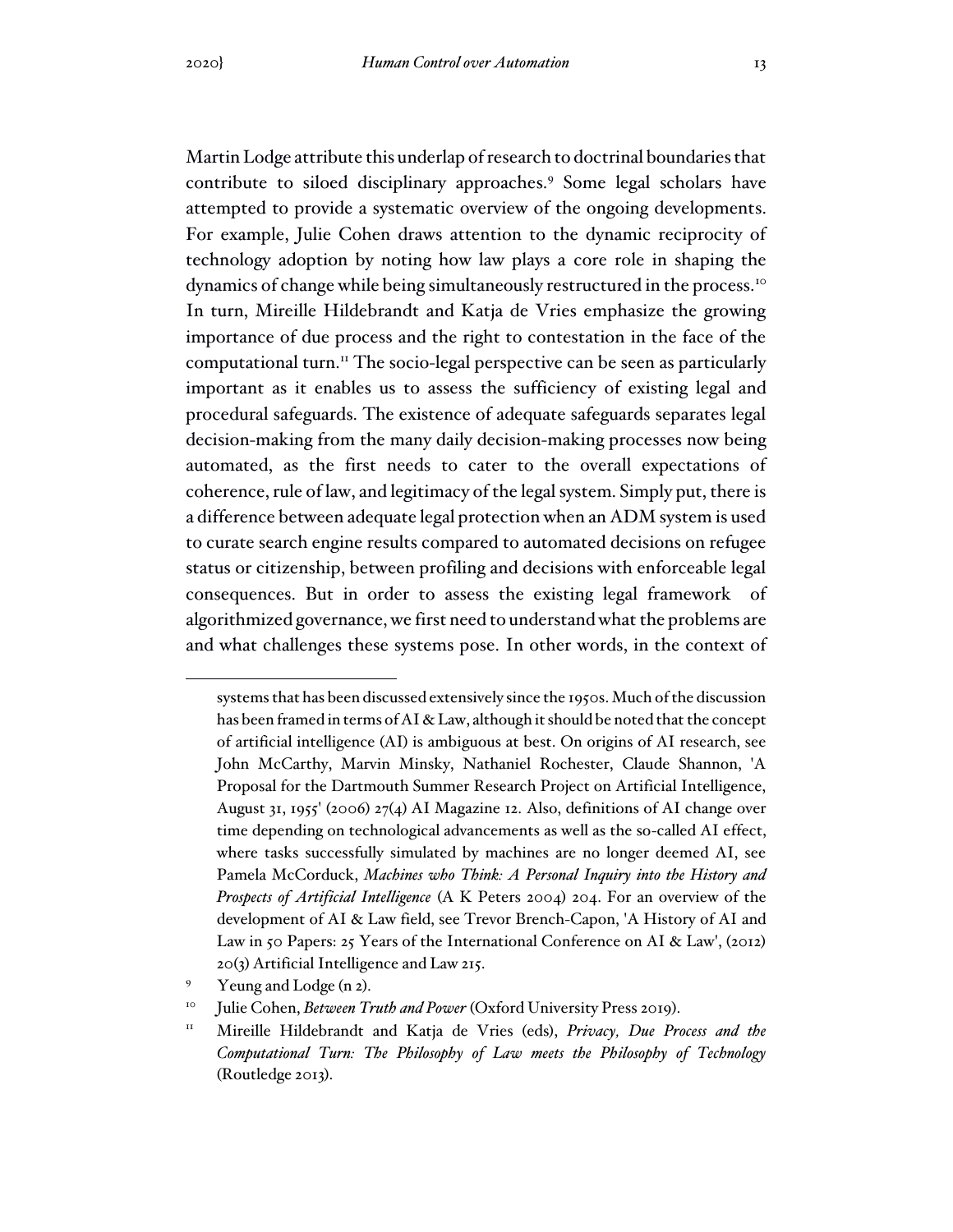which concrete concerns are we to evaluate the functioning of law, the effectiveness of existing accountability mechanisms, and the sufficiency of procedural safeguards?

As a response to the public outcry, governments, industry and nongovernmental organizations alike are developing ethical frameworks in the hope of enabling fair and trustworthy ADM applications. These AI ethics guidelines provide an opportunity to pose the question above, given that such documents unavoidably need to reflect the perceived problems of AI and to simultaneously construct ethical standards as a solution. In other words, these documents encompass narratives about AI that justify the need for their existence. Sometimes framed as 'ethics-washing', the instruments have been criticized for their non-binding nature, the lack of a clear scope of application, and limited interpretative advice of fairness for programmers and administrators of justice alike, all of which contributes to their limited ability to regulate the development and use of AI systems. 12 In terms of legal sources, these instruments can be described as soft law<sup>13</sup> that lack formal validity but influence how policy issues are perceived. Not all soft law instruments are alike, however; instruments created by powerful supranational institutions such as the EU also rely on the authority of the institutions and not simply on the strength of their arguments. In this sense, soft law may also foster the creation of hard law by providing early conceptualizations of relevant AI policy issues that allegedly need to be addressed. The AI ethics guidelines usually advocate human oversight as a meaningful protection against the negative consequences of technology use.

 $12$  See e.g. Thilo Hagendorff, 'The Ethics of AI Ethics: An Evaluation of Guidelines' (2019) <https://arxiv.org/abs/1903.03425> accessed 22 August 2019; Brent Mittelstadt, Patrick Allo, Mariarosaria Taddeo, Sandra Wachter, Luciano Floridi, 'The Ethics of Algorithms: Mapping the Debate' (2016) 3(2) Big Data & Society 1; Daniel Greene, Anna Lauren Hoffmann, and Luke Stark, 'Better, Nicer, Clearer, Fairer: A Critical Assessment of the Movement for Ethical Artificial Intelligence and Machine Learning' (Proceedings ofthe 52nd Hawaii International Conference on System Sciences. 2019) DOI:10.24251/HICSS.2019.258 accessed 22 August 2019.

<sup>&</sup>lt;sup>13</sup> See e.g. Alan Boyle, 'Some reflections on the Relationship of Treaties and Soft law' (1999) 48(4) International and Comparative Law Quarterly 901, 901-913. According to Boyle, soft law is defined by its non-binding nature, focus on general principles instead of rules, and lack of direct enforceability.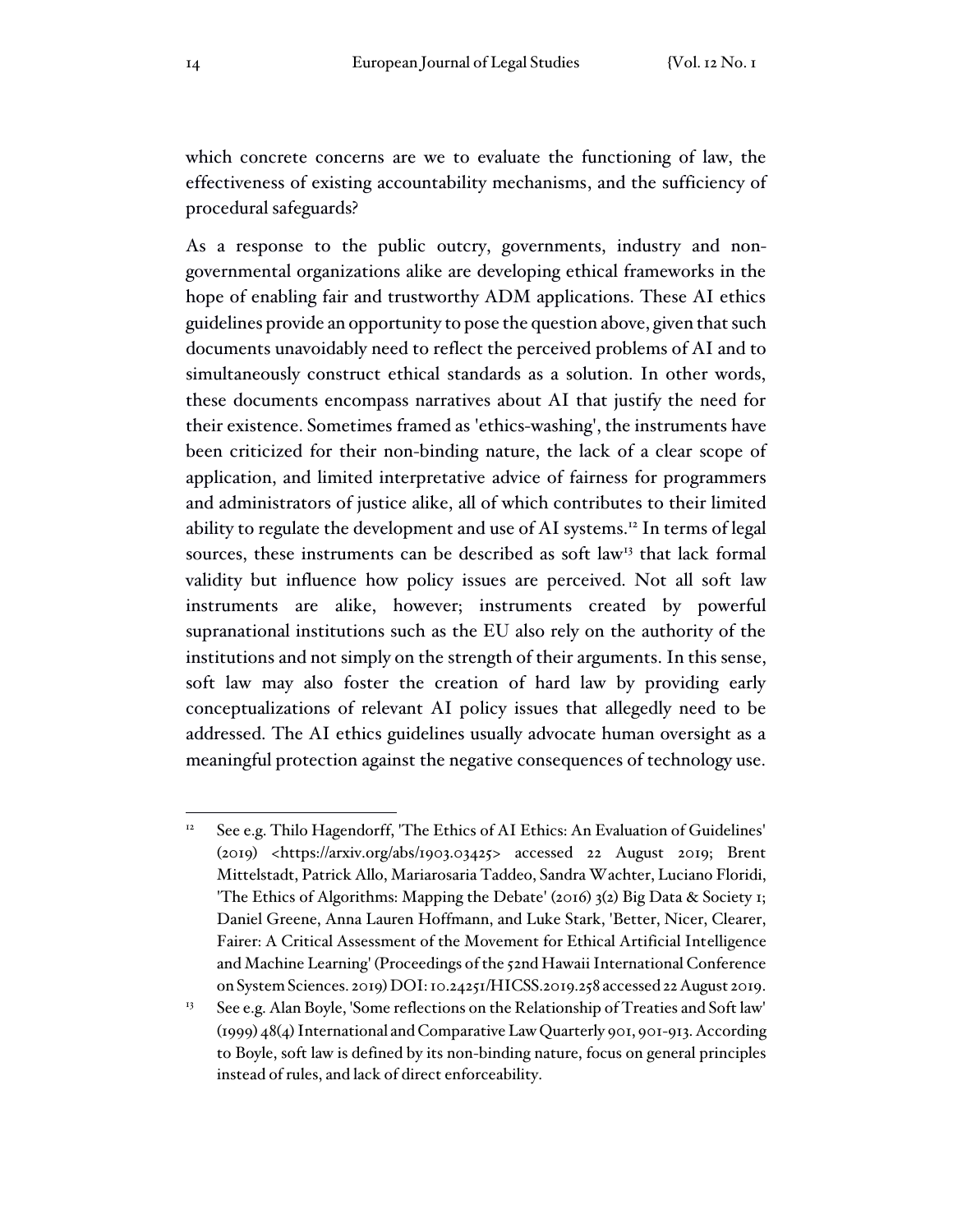Does this mean that hard law regulation should also aim to include human control as a legal protection?

This article does not repeat the critique against AI ethics in policy-making, although the established shortcomings do form its starting point. I discuss one solution proposed in the EU's policy-making, namely human control, referred to as Human-in-the-loop (HITL), human oversight or intervention, human-on-the-loop (HOTL), or human-in-command (HIC). <sup>14</sup> There is also a terminological connection between human control and the so-called humancentric approach, which also poses a similar linguistic focus on human agency.

Answering the question on legislative strategy for ADM requires us to assess the feasibility of human control from a socio-legal perspective, particularly as the EU is now developing the structures and processes to govern ADM systems, which are then established as legal rights, obligations, and safeguards. Political choices on regulatory objectives are translated into legal concepts and thus operationalized within the legal system. Once employed, these objectives and regulatory choices can become embedded within the legal structures and cannot be fundamentally contested. Human oversight may become a central procedural mechanism for automated decisions, but once it defines procedural rights and obligations it is more difficult to present a fundamental critique of its feasibility. That is the reason why it is important to ask now whether human control can fulfil its promise, requiring us to consider the problems of AI that call for human control. A regulatory strategy built on false beliefs about the strengths of human control may fail to provide adequate legal protection for those subjected to automated legal decision-making.

<sup>&</sup>lt;sup>14</sup> European Commission, Independent High-Level Expert Group on Artificial Intelligence, 'Ethics Guidelines for Trustworthy AI' (8 April 2019) <https://ec.europa.eu/digital-single-market/en/news/ethics-guidelinestrustworthy-ai> accessed 22 August 2019 (Hereinafter Guidelines), 16; see also Communication COM(2019) 168 final from the Commission to the European Parliament, the Council and the European Economic and Social Committee and the Committee of the Regions on Building Trust in Human-Centric Artificial Intelligence [2019] <https://ec.europa.eu/transparency/regdoc/rep/1/2019/EN/COM-2019-168-F1-

EN-MAIN-PART-1.PDF> accessed 22 August 2019, 4.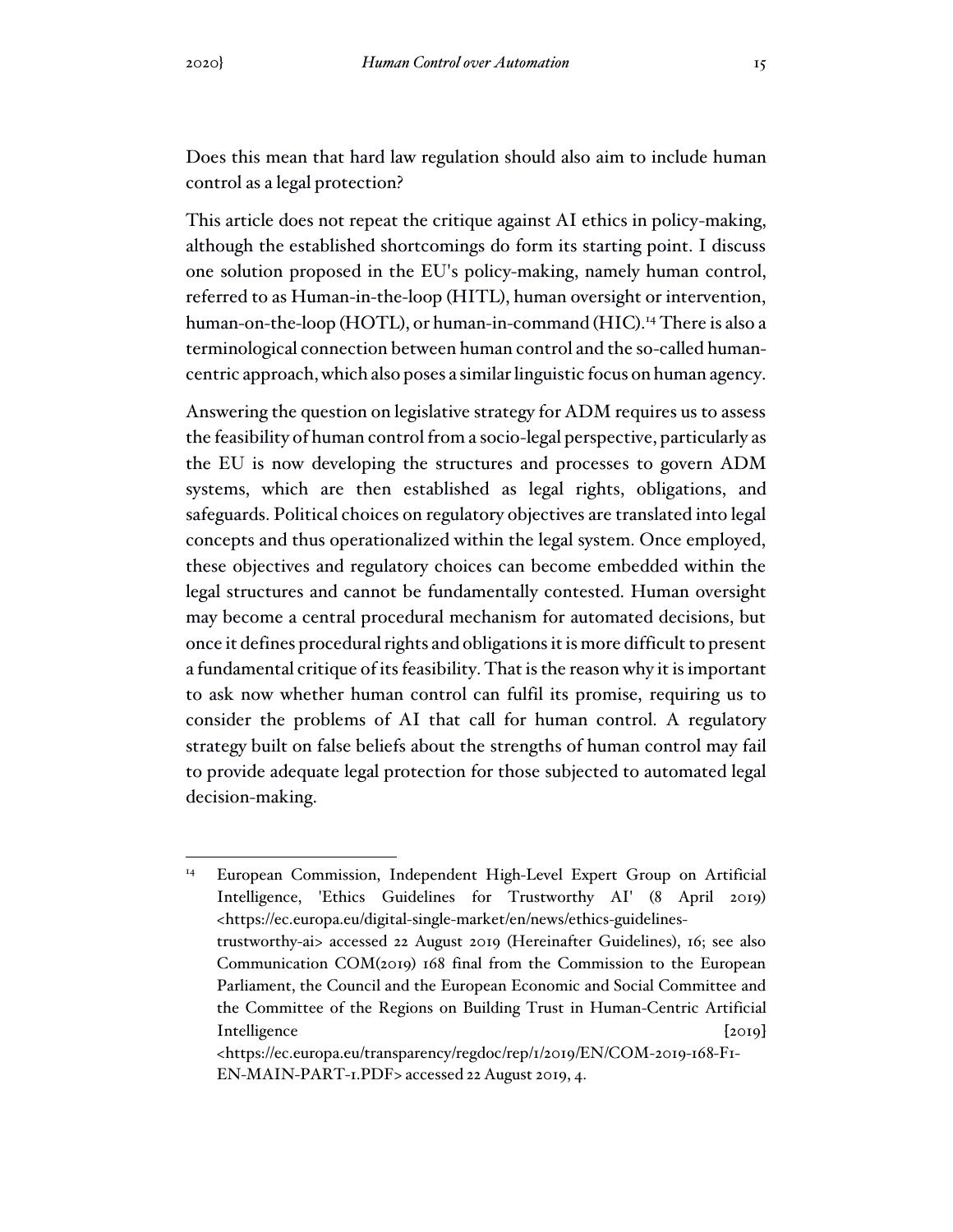At first glance, human control seems like a plausible solution, as ultimately it aligns with law's anthropocentricity, reflected in the fact that law recognizes only human actors as objects of regulation, not machines. At times, law goes to great lengths to uphold at least the fiction of this anthropocentricity, for example by granting legal personhood to corporations and non-human organizations. Hence, it is perhaps not surprising that the importance of keeping humans in control of automation is widely agreed upon in legal scholarship.<sup>15</sup> The reasons given may be instrumental, such as of the need to allocate responsibility to human actors due to legal liability regimes.<sup>16</sup> However, there seems to be a more fundamental argument that considers the human element as being intrinsically indispensable, although this is not elaborated on in great length. Instead, human agency, participation and control are portrayed as uncontestable necessities that are ultimately connected with democratic legitimacy. For example,John Danaher contends that '[l]egitimate decision-making procedures must allow for human participation in and comprehension of those decision-making procedures' and that, because reliance on ADM limits active human participation, the systems impose a fundamental threat to legitimacy that he considers difficult to accommodate or resist.<sup>17</sup> In her work on the intersections of law, technology and philosophy, Mireille Hildebrandt addresses similar issues of justification and discusses the need for protection of 'what is uncountable, incalculable or incomputable about individual persons', which comes under threat in the context of automated decision-making, where contestation by those subjected to automation plays a vital role.<sup>18</sup> In contrast, others focus on

<sup>&</sup>lt;sup>15</sup> See e.g. Woodrow Hartzog, 'On Questioning Automation' (2017) 48 Cumberland Law Review 1; Michael Schmitt and Jeffrey Thurnher, 'Out of the loop: autonomous weapon systems and the law of armed conflict' (2012) 4 Harvard National Security Journal 231; Danielle Keats Citron and Frank Pasquale, 'The Scored Society: Due Process for Automated Predictions' (2014) 89 Washington Law Review 1.

<sup>&</sup>lt;sup>16</sup> Madeleine Elish, 'Moral Crumple Zones: Cautionary Tales in Human-Robot Interaction' (2019) 5 Engaging Science, Technology, and Society 40, 41.

<sup>17</sup> John Danaher, 'The Threat of Algocracy: Reality, Resistance and Accommodation' (2016) 29(3) Philosophy & Technology 245, 254.

<sup>&</sup>lt;sup>18</sup> Mireille Hildebrandt, 'Privacy as Protection of the Incomputable Self: From Agnostic to Agonistic Machine Learning' (2019) 20(1) Theoretical Inquiriesin Law 83, 83-121.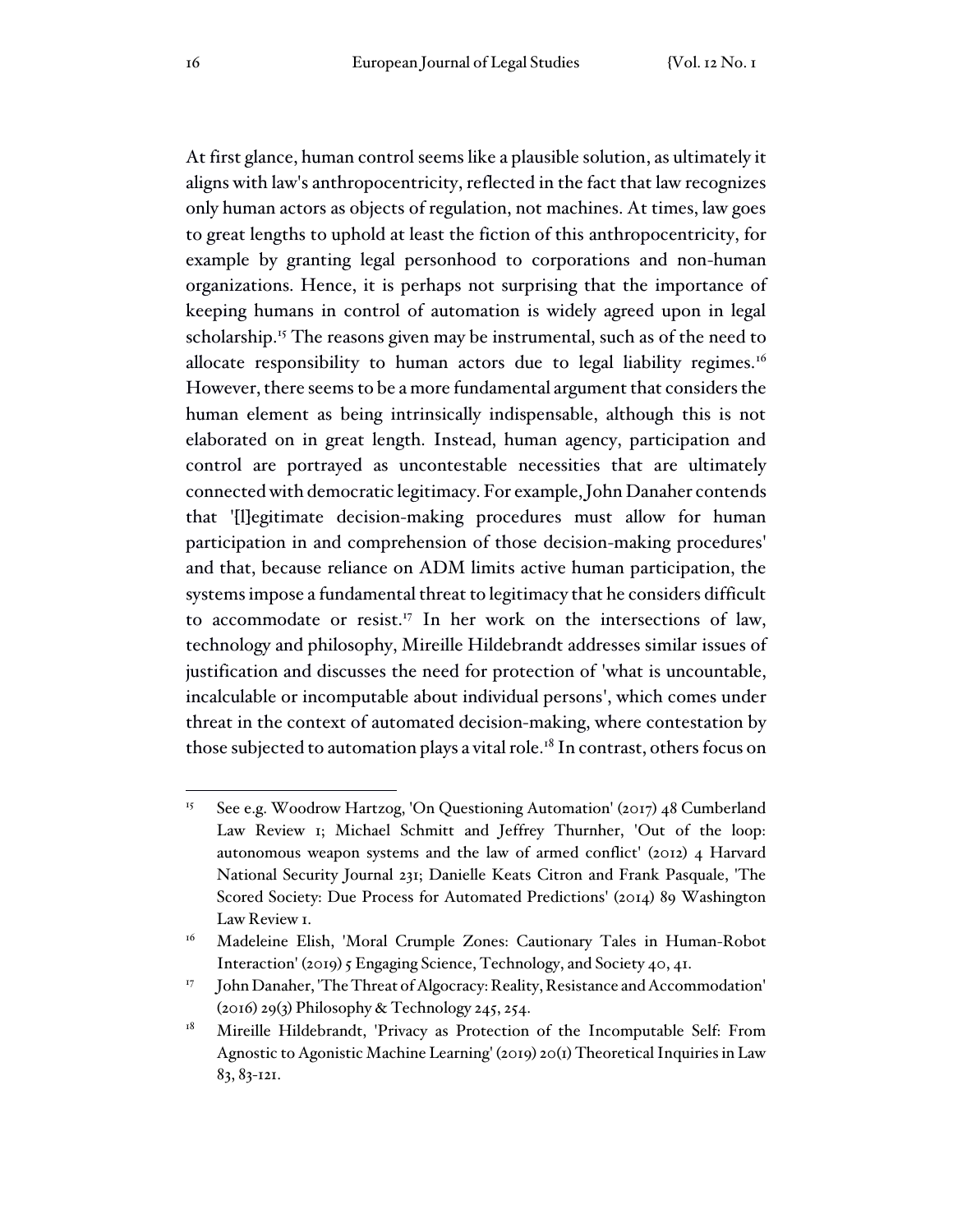the fabricated and performative nature of human intervention. For example, Sheila Jasanoff draws attention to the 'human pretensions of control over technological systems', which demands for critical re-examination. 19

This article is built on Jasanoff's call for critical examination of the feasibility of human control over automation. I argue that the focus on human control in policy decisions over automation is insufficient and misguided. I build this argument in two steps. In section II, I discuss the origins and limitations of human control over automation, considering research conducted on humancomputer interaction (HCI). The HCI literature provides insight into the potential and shortcomings of human control and hence explains the situations and conditions in which human control may be worthwhile. This HCI perspective is often missing in both policy-making as well as in sociolegal scholarship. In section III, I engage in critical analysis of the EU's three policy documents on AI in order to identify the situations in which the documents advocate for human control as a meaningful precaution. While the explicitly expressed problems do form a starting point for this analysis, they do not provide an exhaustive overview. Instead, policy documents come embedded with implicit assumptions about the problems they aim to target and these problematizations are not necessarily the same as those explicated. The acknowledgment of how AI is problematized both explicitly and implicitly is necessary to assess the feasibility of human control for legal protection. By engaging in post-structural policy analysis, described in further detail in section II.2, I aim to reveal the implicit assumptions behind the chosen approach to human control. By contrasting the explicit and implicit problematizations, we can provide a more nuanced understanding of the perceived problems with AI that human control is thought to address. Finally, in section IV, I return to the discussion of human control as a regulatory strategy and the role of human agency in the legitimacy of decision-making. By incorporating perspectives from legal theory and European law, HCI and policy analysis, I hope to combine theoretical assessment of the feasibility of human control with a close reading of policy documents and interconnect these with *de lege ferenda* discussions surrounding AI. This approach contributes to a more comprehensive socio-

<sup>&</sup>lt;sup>19</sup> Sheila Jasanoff, 'Technologies of Humility: Citizen Participation in Governing Science' (2003) 41(3) Minerva 223.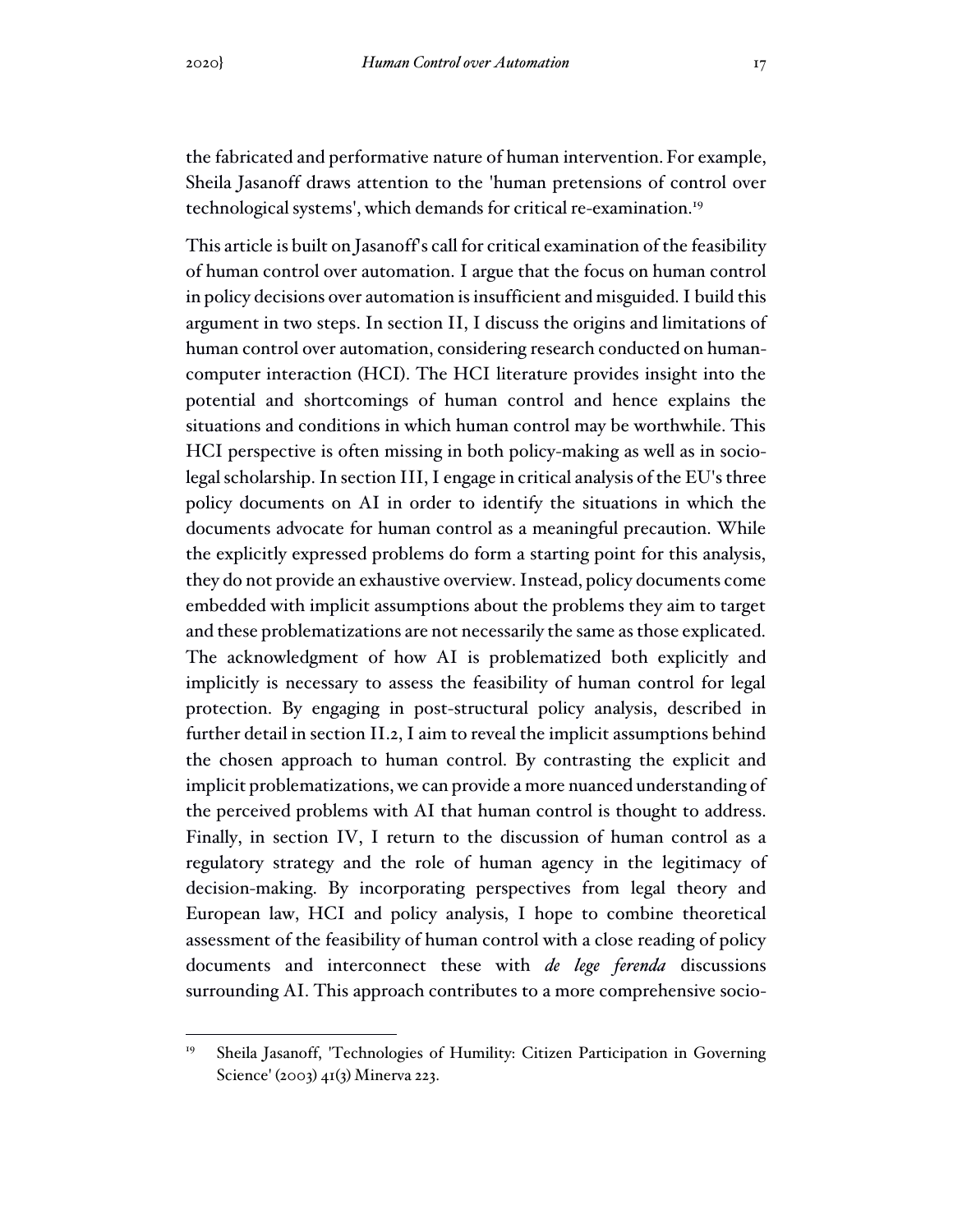legal overview of the object of AI regulation and the complex interconnections between law, technology, and policy.

### II. ORIGINS AND LIMITATIONS OF HUMAN CONTROL

### *1. Human-Machine Interaction Research*

In this section, I discuss some of the early research in human-computer interaction in order to demonstrate the context in which the early formulations of human control over automation emerged. Such genealogical analysis is necessary in order to understand what it means to establish human control as the core means of organizing the division of labor, as well as legal liability, between the human decision-maker and the ADM system. Human control over automation comes with conceptual baggage related to its early context and the level of technological development at the time that we need to understand in order to critically examine its feasibility as a potential regulatory strategy. <sup>20</sup> The early work on human control was built on perception that humans and machines have differing capabilities, requiring a separation between the tasks entrusted to humans and machines respectively. This human/machine dichotomy has since been challenged by research focused on collaboration rather than division, but it still provides an important framing. In policy documents, the historical context of human control is typically not elaborated, meaning that the underlying assumptions remain outside the scope of policy debate.

Originally framed in terms of human-in-the-loop rather than human control, early iterations are often traced back to post-war work on aviation security.<sup>21</sup> Some of the early iterations of human-in-the-loop were developed in human factors research in relation to aviation security in the US, with the objective of reducing human error and enhancing safety through a focus on the interaction between humans and computers. The early work on human factors was interested in function allocation, i.e. which tasks should be

<sup>&</sup>lt;sup>20</sup> On conceptual baggage of key concepts see, e.g. Jan Ifversen, 'About Key Concepts and How to Study Them' (2011) 6(1) Contributions to the History of Concepts 65, 73.

<sup>&</sup>lt;sup>21</sup> See e.g. Elish (n 16)  $40-60$ .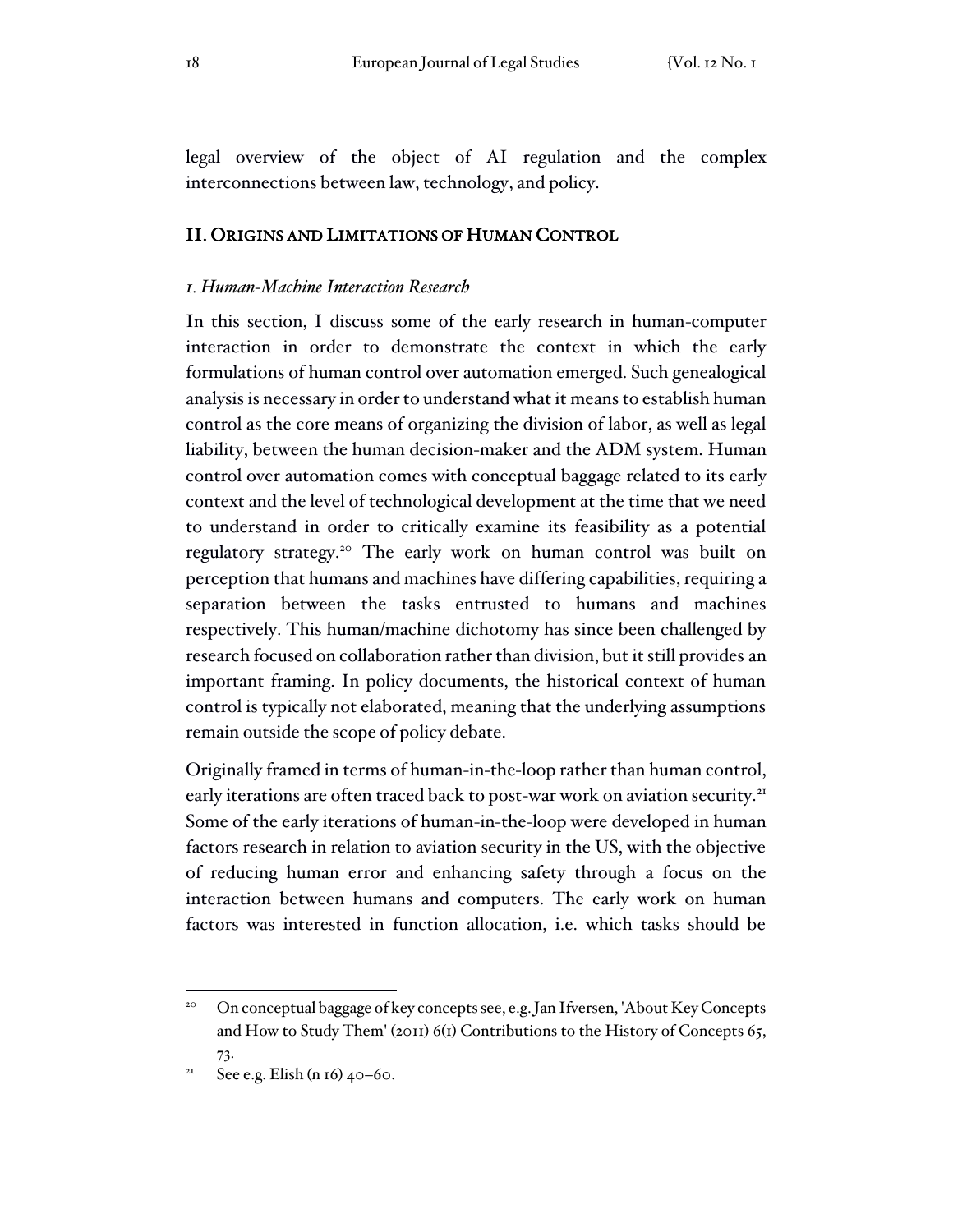automated by computers and which ones should remain within human control.

A starting point for this line of inquiry can be traced back to 1951, which saw the publication of the so-called Fitts list, which was meant to provide background information for policy makers. The listwas drafted by Paul Fitts, a former US Air Force Lieutenant Colonel and psychologist at the University of Ohio, who went on to develop a mathematical model to predict human motion called Fitts's law. The so-called HABA-MABA model ('humans are better at, machines are better at') included 11 statements to describe tasks humans are better at accomplishing and which are more easily performed by machines. According to Fitts, humans surpass machines in cognitively challenging tasks such as perception, judgment, improvisation, and longterm memory, whereas machines are better than humans in tasks that require speed, power, computation, replication, simultaneous operations, and shortterm memory. <sup>22</sup> Fitts list has remained a seminal work of function allocation research and, as will be examined in further detail in section III, the foundational assumptions have later been adopted and expanded in broader discussions on the necessity of human control over technology, most recently in AI ethics discussions. 23

While the HABA-MABA model now seems somewhat outdated, in its time it provided an adequate description of which tasks could be automated. The model reflected the contemporary state-of-the-art of technological development. In addition to technological progress, early iterations of human control also reflected political and ideological choices of the time, as

<sup>22</sup> Paul M. Fitts (ed), *Human Engineering for an Effective Air-Navigation and Traffic-Control Aystem* (National Research Council, Division of Anthropology and Psychology, Committee on Aviation Psychology 1951).

<sup>&</sup>lt;sup>23</sup> See e.g. Joost de Winter and Dodou Dimitra, 'Why the Fitts List has Persisted Throughout the History of Function Allocation' (2014) 16(1) Cognition, Technology & Work 104. On criticism, see Meg Leta Jones, 'The Ironies of Automation Law: Tying Policy Knots with Fair Automation Practices Principles' (2015) 18 Vanderbilt Journal of Entertainment & Technology Law 77, 106: 'The Fitts List has been heavily criticized as an intrinsically flawed descriptive list, little more than a useful starting point, insufficient, outdated, static, and incapable of acknowledging the organizational context and complementary nature of humans and machines'.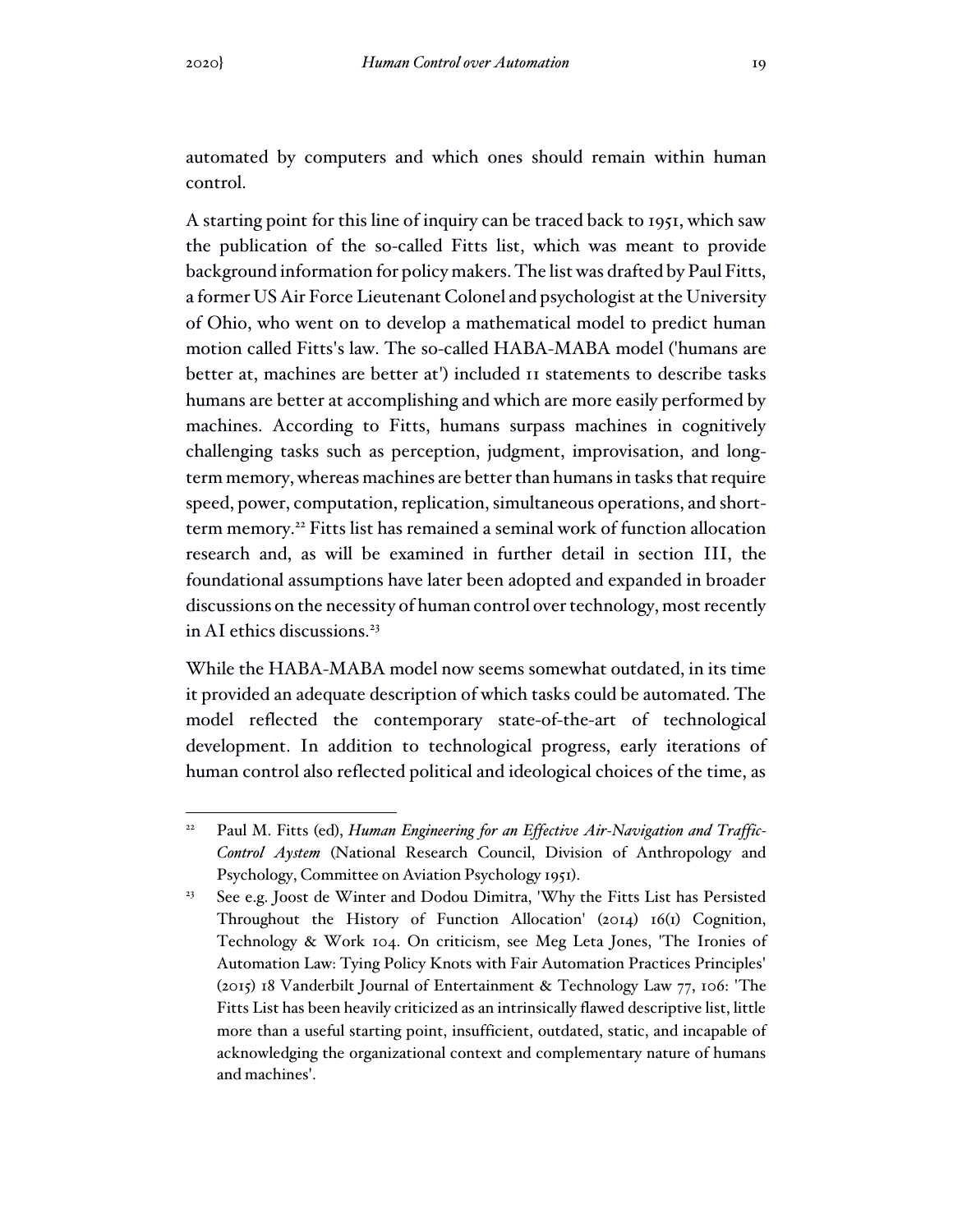the model was adapted to the highly politicized topic of space travel in the Apollo program in 1960-1972. In space aviation, the involvement of a human operator was also considered necessary for automated operations with the concession that inclusion could take place remotely. <sup>24</sup> Due to the geopolitical dimension, organization of human control became a question of ideological choice. David Mindell describes how preference given to human control reintroduced the perceived political differences between the American and Soviet approaches.<sup>25</sup> Interestingly, the HABA-MABA model still persists as a key conceptualization of human-machine interaction and, as such, is often referred to in legal discussions on automation, albeit often critically.<sup>26</sup> In the 1980s, the human/machine dichotomy was increasingly superseded by the notion of 'human-centered design', <sup>27</sup> although it is unlikely that the latter concept actually signified separation from the earlier doctrine, despite the terminological shift. Simply put, if everyone still refers to the HABA-MABA model, even critically, the model still persists as the locus of discussions on the central framing of human-computer interaction, and consequently continues to frame considerations concerning potential solutions.

Function allocation research and later work on teleoperations, humanmachine interaction, and cognitive engineering have demonstrated some of

<sup>24</sup> 'One of the pre-requisites for taking the man out of the systems operation must be the capability to describe very carefully, and in some detail, the characteristics of the operation before it starts. Of course, in some instances the man can be included by leaving him on the ground and providing him with necessary intelligence'. See Richard Horner, 'Banquet Address before the first Annual Awards Banquet of the Society of Experimental Test Pilots' (1957) 2(1) SETP Quarterly Review 1, 7, as referenced in David Mindell, *Digital Apollo: Human and Machine in Space Flight* (MIT Press 2008) 19.

<sup>25</sup> 'Keeping the astronauts ''in the loop,'' overtly and visibly in command with their hands on a stick, was no simple matter of machismo and professional dignity (though it was that too). It was a well-articulated technical philosophy. It was also necessary to achieve the political goals of the space program and show that the classical American hero—skilled, courageous, self-reliant—had a role to play in a world increasingly dominated by impersonal technological systems (especially in contrast to the supposedly over-automated Soviet enemy)'. See Mindell (n 24) 5.

<sup>&</sup>lt;sup>26</sup> See Jones (n 23) 130. In fact, citations on the Fitts list have steadily increased during the last decades. See De Winter and Dodou (n 23) 2.

<sup>27</sup> Jones (n 23) 112.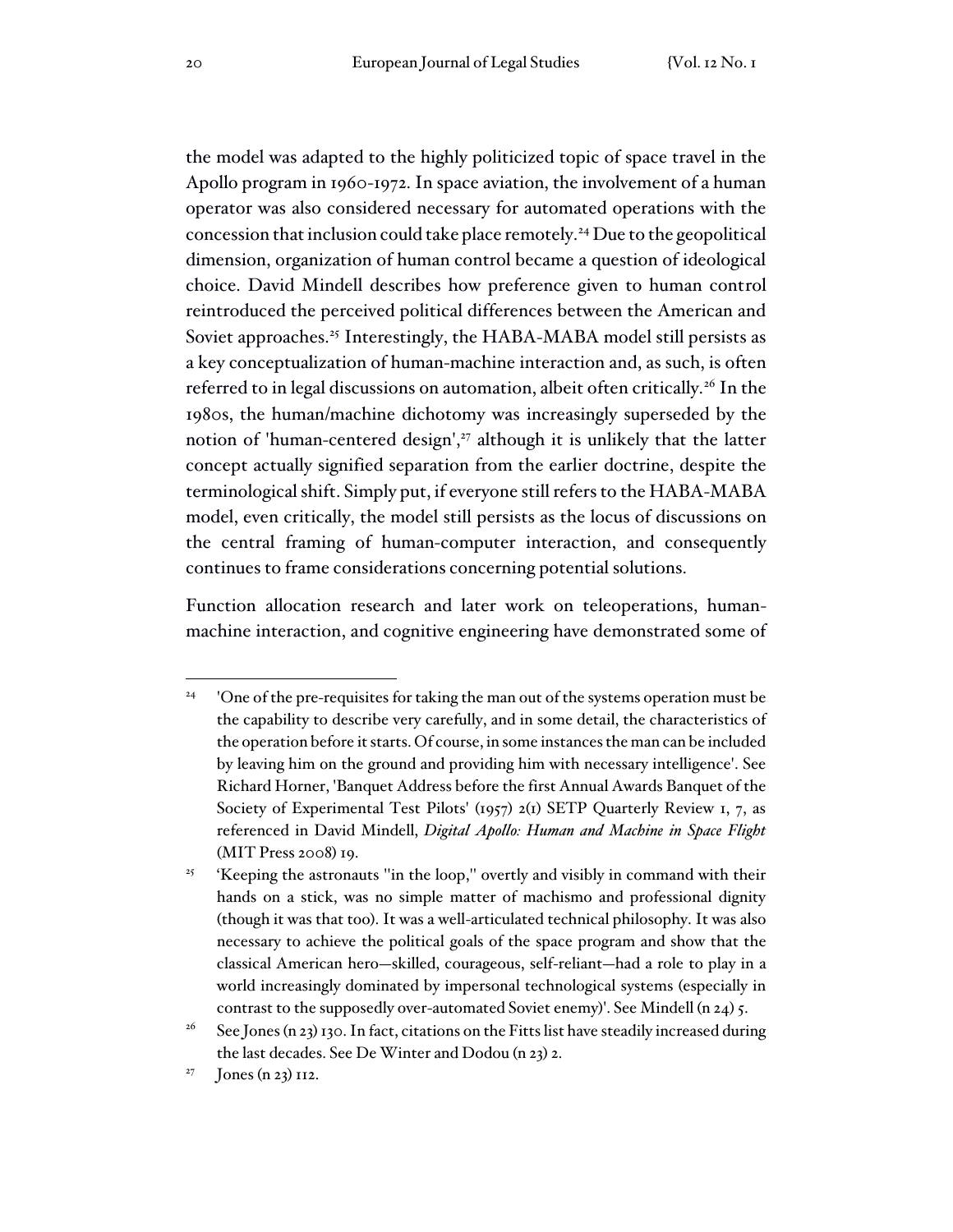the inherent shortcomings of human control over automation. For various reasons, from boredom at routine monitoring to automation bias and alert fatigue, humans generally perform badly as supervisors of automated technical systems. <sup>28</sup> These 'ironies of automation' were discussed in 1983 by Lisanne Bainbridge, who explained how automation design 'still leaves the operator to do the tasks which the designer cannot think how to automate', despite the intention to replace human control. These tasks usually include monitoring and take-over functions which humans have been shown to perform badly. <sup>29</sup> Bainbridge argues that 'by taking the easy part of his task, automation can make the difficult parts of the human operator's task more difficult'.<sup>30</sup> Similarly, the notion that accidents related to technical systems follow from human error was contested by sociologist John Perrow, according to whom systemic or 'normal accidents' follow from combined effects of tightly coupled complex systems that have high risk potential.<sup>31</sup> Thus, accidents are unavoidable in the sense that they cannot be prevented by simple design choices. In light of technological development and the introduction of the relatively autonomous ADM systems currently in use, the recent HCI research discussed above seems to provide a better account of the limitations of human control than the human/machine dichotomy. Based on these insights, the scope for human control over automation seems relatively narrow in practice.

<sup>28</sup> 'There is much evidence that people are not good monitors of automation' for various reasons, including boredom that ensues from monotonous tasks, see Thomas B. Sheridan, Skaar S. B., Ruoff C. F., 'Human Enhancement and Limitation in Teleoperation' (1994) 161 Progress in Astronautics and Aeronautics 43, 54; Elish (n 16) 50 'skills atrophy when automation takes over'; on alert fatigue in the medical field, see Rush Jess et al., 'Improving Patient Safety by Combating Alert Fatigue' (2016) 8(4) Journal Graduate Medical Education 620, 620–621.

Lisa Bainbridge, 'Ironies of Automation' (1983) 19(6) Automatica 775, 775-779.

<sup>30</sup> Interestingly, she considers human oversight as a necessity for complex automation: 'There will always be a substantial human involvement with automated systems, because criteria other than efficiency are involved, e.g. when the cost of automating some modes of operation is not justified by the value of the product, or because the public will not accept high-risk systems with no human component'. Ibid 777.

<sup>31</sup> John Perrow, *Normal Accidents: Living with High-Risk Technologies* (Basic Books 1984).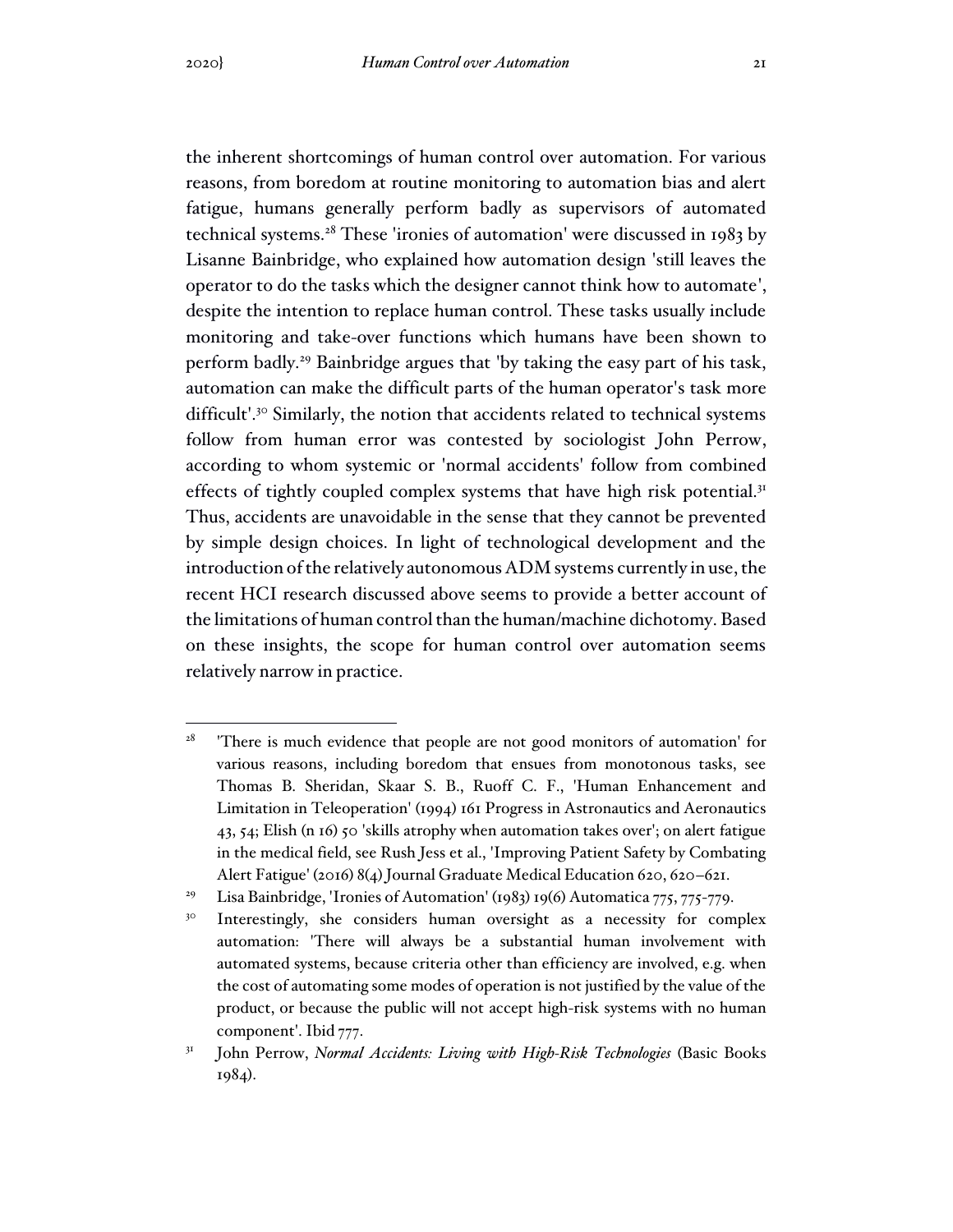One might expect that AI policy would be informed by these observations. Instead, it seems that the early human/machine dichotomy is still reproduced in policy-making without including later critical appraisals. Hence, policy documents portray human control in opposition to unstoppable technological change, rather than as hybridization of complex sociotechnical systems, i.e. seamless collaboration between humans and artificial systems. In their critical analysis of AI ethics documents, Greene et al. point out that

the precise reasons why AI/ML are matters of ethical concern differ from organisation to organisation. Some lean on the language of distributive justice, arguing AI/ML's benefits and penalties will be unevenly distributed.<sup>32</sup>

Greene et al. argue that AI ethics guidelines reflect ethical universalism and determinism, which means that ethical concerns are seen as a universal, crossspecies force of nature to which humans can only react. Simultaneously, human agency is advocated as a plausible solution, although in the form of expert oversight instead of public mass movement. Jones draws attention to the arbitrariness of policy-making that operates on the logic of human oversight: 'when presented with an automation-related problem, law and policy responses have been to preserve or protect an explicit value by simply inserting or removing a human from the loop, which actually ends up backfiring'. 33

Furthermore, Madeleine Clare Elish suggests, human oversight may be used detrimentally to assign guilt and responsibility to humans. Elish introduces the concept of 'a moral crumple zone to describe how responsibility for an action may be misattributed to a human actor who had limited control over the behavior of an automated or autonomous system'.<sup>34</sup> Drawing on investigations of the Three Mile Island nuclear accident in 1979 and the Air France Flight 447 crash in 2009, Elish demonstrates how in these two cases, the accidents were attributed to human error despite the fact that both resulted from a complex set of factors related to human-machine interaction, as well as to system design. According to Elish, law and policy play a role in the creation of moral crumple zones, as attribution of liability in aviation

<sup>32</sup> Greene et al. (n 12) 2127.

<sup>33</sup> Jones (n 23) 81.

 $34$  Elish (n 16) 40.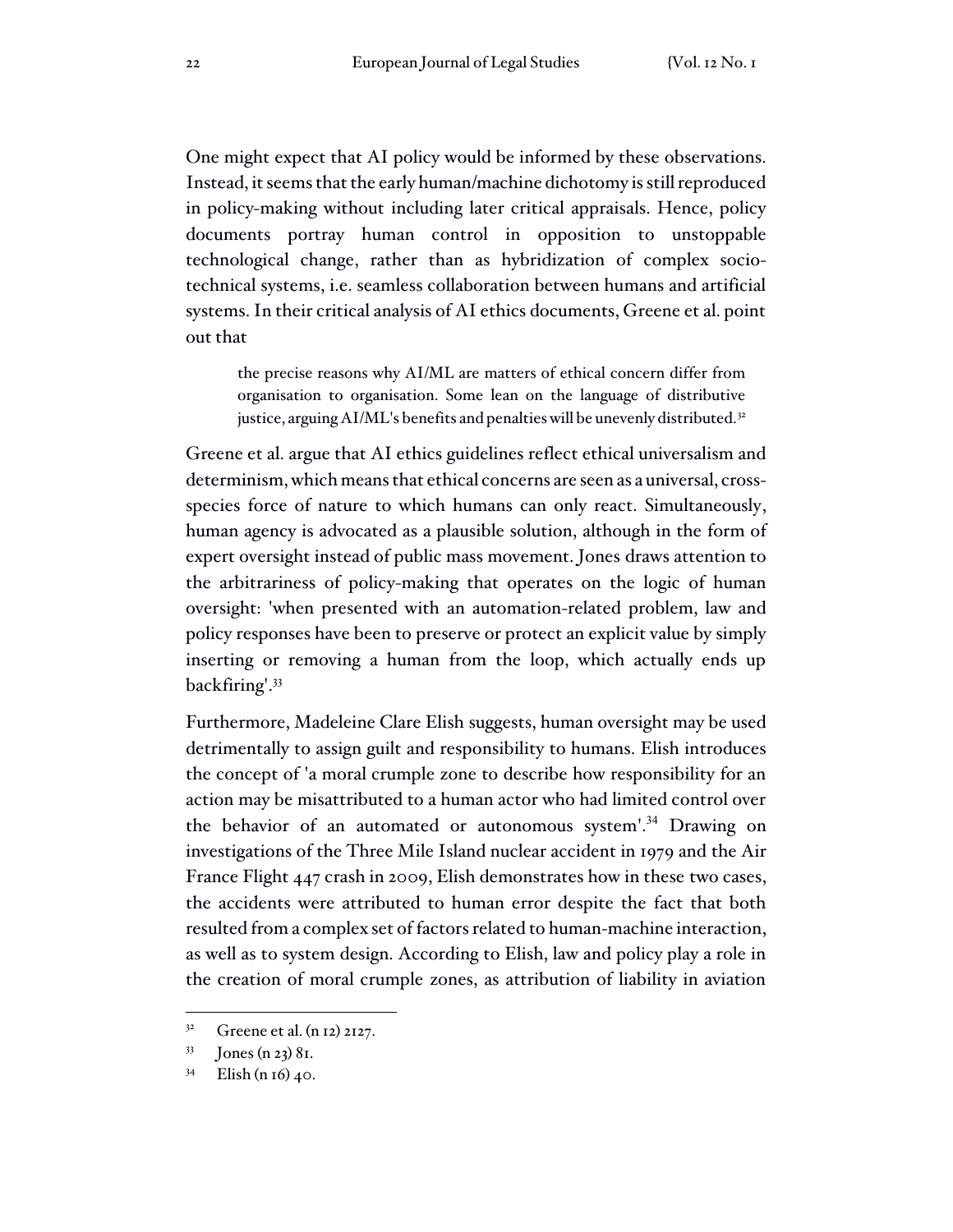demonstrates: certification standards recognize only mechanical failure to give rise to accountability and hence only a human pilot can be the source of malfunction in situations of shared control. 35

Limitations and problems of human oversight are widely acknowledged in research, leading to efforts to improve the inherently flawed human-facing control of automation. For example, Brkan discusses the minimum acceptable level for meaningful human oversight in light of EU legislation, thus addressing the issue of 'rubber stamping', when human control becomes mostly performative. <sup>36</sup> Drawing from the research field of AI & Law and 'by design' approaches, Almada proposes reinterpretation of human intervention in a manner that would complement post hoc oversight with an ex ante approach he calls 'contestability by design', through which the safeguards and data of the subject's rights stipulated in article 22 of the General Data Protection Regulation (GDPR)<sup>37</sup> would be embedded in the technical design of the ADM system. 38 In turn, from the computer science perspective, Sirajum et al. argue that HITL should be a central system design principle, requiring solutions to certain challenges, most important of which is to determine 'how to incorporate human behavior models into the formal methodology of feedback control'. 39

<sup>35</sup> Ibid  $50$ .

 $36$  See e.g. Brkan (n 3), where she contends that rubber stamping is not enough for meaningful intervention necessitated by GDPR article 22 but instead the overseer needs to possess authority and capability to change the decision.

 $37$  Regulation (EU) 2016/679 of the European Parliament and of the Council of 27 April 2016 on the protection of natural persons with regard to the processing of personal data and on the free movement of such data, and repealing Directive 95/46/EC.

<sup>&</sup>lt;sup>38</sup> Marco Almada, 'Human Intervention in Automated Decision-Making: Toward the Construction of Contestable Systems' (International Conference on Artificial Intelligence and Law ICAIL'19, 2019) <https://www.researchgate.net/profile/Marco\_Almada/publication/327602212\_Hu man\_intervention\_in\_automated\_decisionmaking\_Toward\_the\_construction\_of\_contestable\_systems/links/5cc64eb8a6fdc

c1d49b76103/Human-intervention-in-automated-decision-making-Toward-theconstruction-of-contestable-systems.pdf> accessed 23 August 2019.

<sup>39</sup> Sirajum Munir et al., 'Cyber Physical System Challenges for Human-in-the-Loop Control' (8th International Workshop on Feedback Computing, 2013)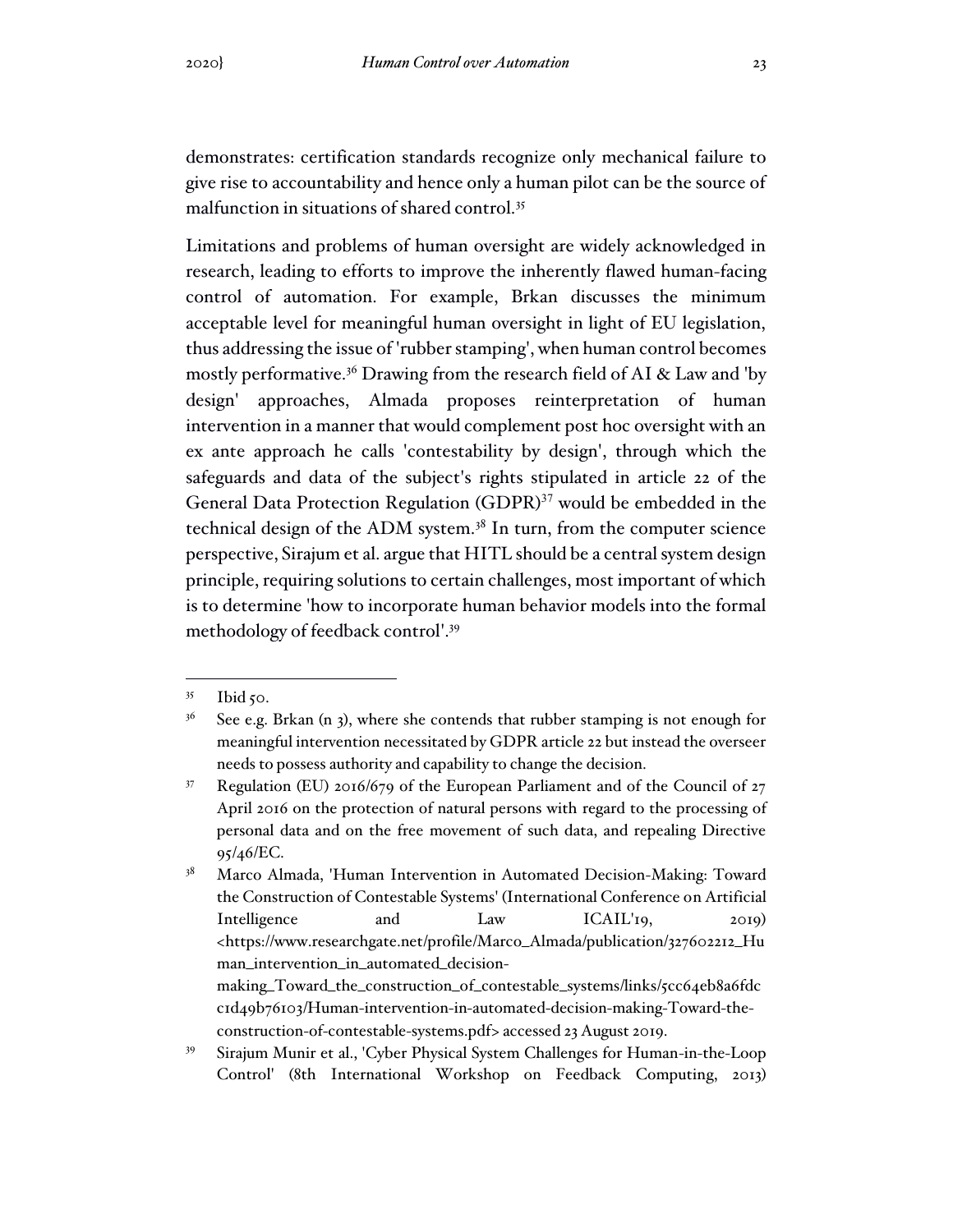Others have provided alternative problematizations of, while still advocating some form of human control as a potential solution. For example, Liu et al. attribute the problem partly to the current focus on the technical perspective of AI development that disguises the embedded heterogenous power relations. <sup>40</sup> Rahwan assigns the problem to a lack of societal commitment, which could be resolved by 'looping in' society. <sup>41</sup> Within the Human-AI Interaction field, Amershi et al. identify the core problem as being the unpredictability of AI-infused systems, which results from uncertainty and leads to false positives and false negatives; the remedy lies, they suggest, in improving user interface design following generally accepted design guidelines. 42

In summary, decades of research on human-machine interaction have developed nuanced approaches to human control and simultaneously demonstrated its practical limitations over automated systems. But does policy-making reflect these insights? And if not, do AI ethics guidelines end up reproducing these 'human pretensions of control over technological systems'? <sup>43</sup> Do the AI policy documents take it for granted that human control ensures adequate ethical and legal safeguards?

#### *2. Engaging in Post-Structural Policy Analysis*

The fact that human control is advocated in AI policy, despite the limitations established by HCI, suggests that either the policy-making is built on false assumptions about the potential of such control or, alternatively, that the emphasis on human control serves a purpose other than *de facto* oversight. As discussed in section I, this purpose might involve the justification and overall legitimacy of decision-making, as some legal scholars suggest. But in order to

<sup>&</sup>lt;https://www.usenix.org/system/files/conference/feedbackcomputing13/feedback 13-munir.pdf> accessed 23 August 2019.

 $4^{\circ}$  Liu et al. (n 5).

<sup>41</sup> Iyad Rahwan, 'Society-in-the-Loop: Programming the Algorithmic Social Contract' (2018) 20(1) Ethics and Information Technology 5, 7.

<sup>&</sup>lt;sup>42</sup> Saleema Amershi et al, 'Guidelines for Human-AI Interaction' (Proceedings of the 2019 CHI Conference on Human Factors in Computing Systems, ACM, 2019) <https://dl.acm.org/citation.cfm?id=3300233> accessed 23 August 2019.

 $43$  Jasanoff (n 19).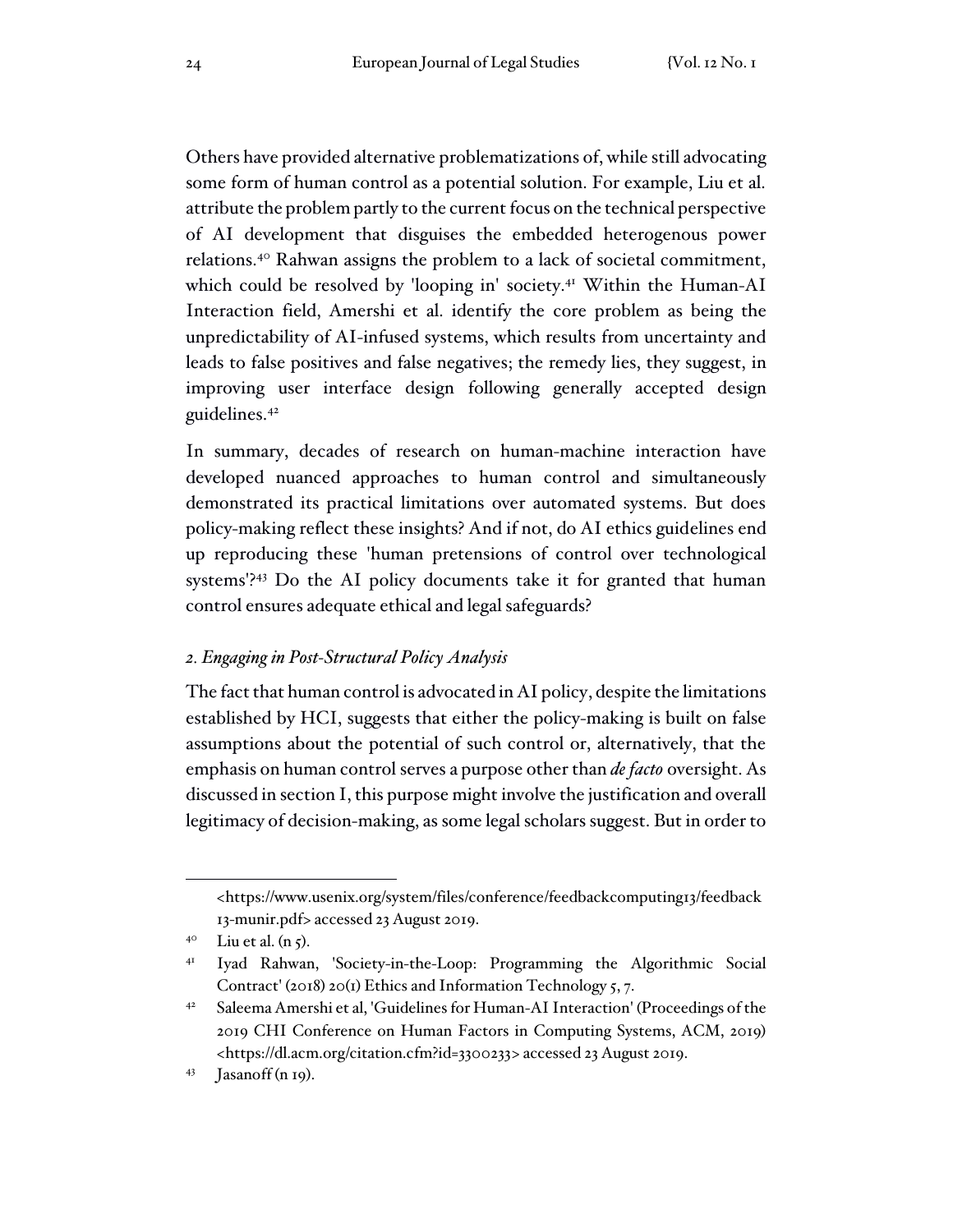substantiate this claim, we need to look closer at the policy documents to identify the problems which human control is considered to address.

What does a problem description in a policy document entail? I proceed from the observation that problematizations are fabricated in the course of policymaking. In this sense, problem representations in policy-making are not neutral. Instead, linguistic choices reflect the power to decide which issues are worthy of policy action and which issues are not. This perspective aligns with the argument presented by Liu et al., namely that the narrow focus on technology diverts attention from the heterogenous power relations of AI development.<sup>44</sup> In a similar vein, I argue that AI policy documents include, in addition to the problems they explicitly point to, implicit assumptions about the problems underlying the proposed solution of human control. To understand the intricacies of problem presentations better, I have employed a Foucault-influenced post-structural policy analysis called the 'What's the Problem Represented to Be?' or WPR approach in order to reveal how human control reinforces the old distinction between human and machine and attributes legitimacy creation only to human agency.

What is the added value of this focus on problematizations for AI policy analysis? Foucauldian sociology has been particularly interested in the intricate ways in which power works through language, which often remains beyond the scope of more socio-legal approaches to policy analysis. Although such analysis might seem merely descriptive from the legal viewpoint, the objective of Foucauldian policy analysisisin fact diagnostic. As Nikolas Rose puts it, analytics of governmentality 'seek an open and critical relation to strategies for governing, attentive to their presuppositions, their assumptions, their exclusions, their naivities and their knaveries, their regimes of vision and their spots of blindness'. <sup>45</sup> Consequently, the focus on problematizations aims to broaden the space of possible policy solutions. Hence, this diagnostic examination serves the needs of the socio-legal perspective asit provides a deeper understanding to support informed policy decisions on *de lege ferenda*. Other socio-legal scholars have conducted similar analyses in other fields of law. For example, Dent applies Foucauldian analysis

<sup>&</sup>lt;sup>44</sup> Liu et al  $(n_5)$ .

<sup>45</sup> Nikolas Rose, *Powers of Freedom:Reframing Political Thought* (Cambridge University Press 1999) 9.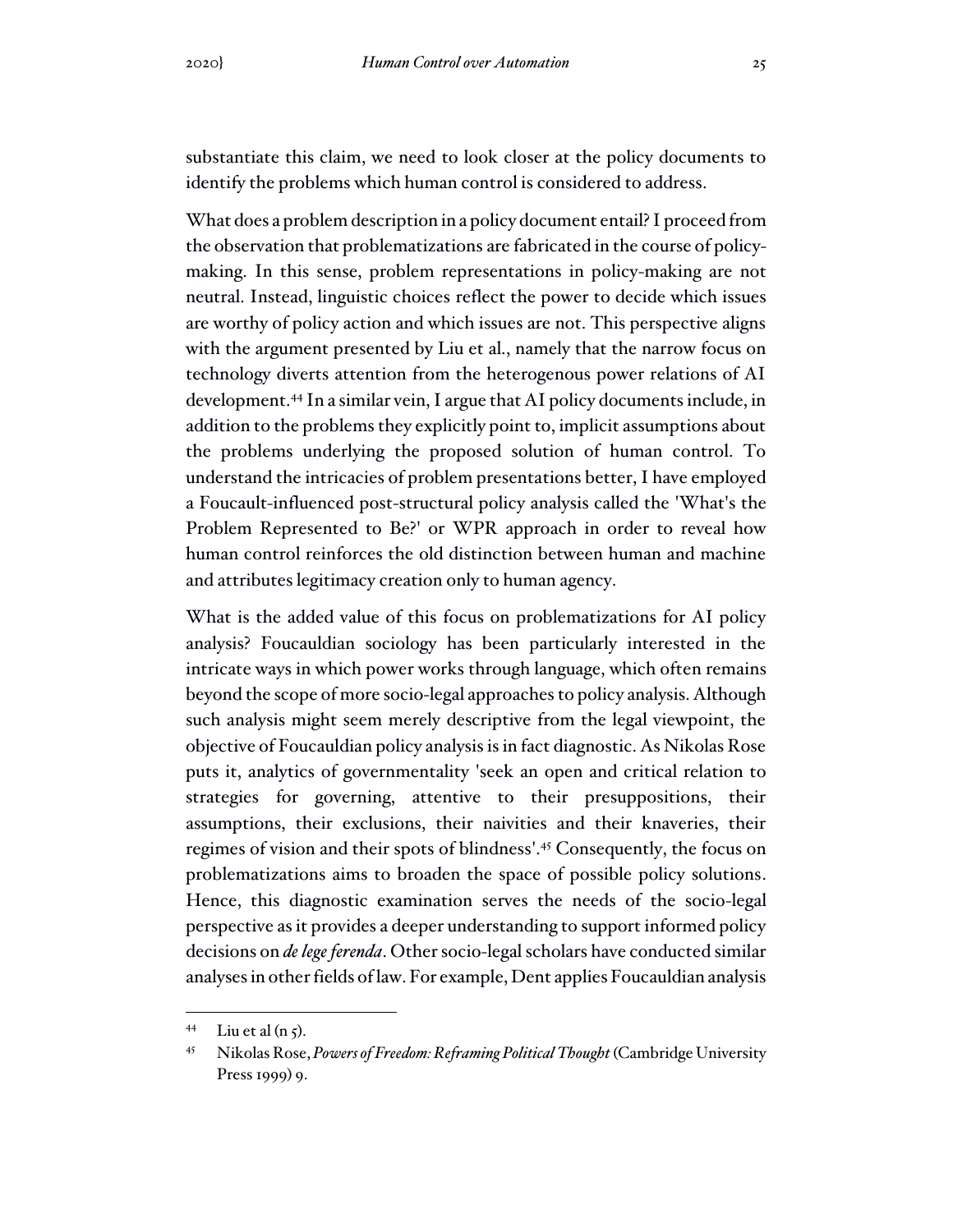to examine the copyright regime as a governmentalist practice diffused throughout society. <sup>46</sup> At the core of governing lies the process of subjectification, how subjecthood is not naturally given but created through governing practices that contribute to the process in which human persons turn themselves into subjects of governing. He argues that the field cannot be characterized by any single problematization but rather is filled with different government rationalities that can be made visible through a complete genealogical examination of copyright practices. In his analysis, 'problematization is both a process of governance and a technique for investigating the acts of governing'.<sup>47</sup> To this end, he argues, the advantage of problematizations is that it enables us to perceive multiple rationalities and purposes instead of a static 'monolithic, ahistorical problematization of (self-) expression'. 48

Similarly based on the Foucauldian sociology of problematizations, Carol Bacchi has explored how problems are constituted in policy documents and how governance is organized through these problematizations, with the objective of exposing how the political agenda behind 'chosen' problems insidiously defines what is possible or impossible to ask, which outcomes are desired or undesired, which perspectives are included and which excluded – in short, what the policy debate is about. <sup>49</sup> The WPR approach contests 'the common view that the role of governments is to solve problems that sit outside them, waiting to be "addressed"' and provides step-by-step

<sup>46</sup> Chris Dent, 'Copyright, Governmentality and Problematisation: An Exploration' (2009) 18(1) Griffith Law Review 129, 131.

<sup>47</sup> Ibid 133.

<sup>48</sup> Ibid 141.

<sup>49</sup> 'To say that policies *create* "problems" as particular sorts of problems, does not mean to suggest that governments set out to *produce* homelessness or poverty, or even to deliberately represent homelessness or poverty in particular ways. Rather, the proposition is that the specific policy or policy proposal contains *within it* an implicit representation of the 'problem', referred to as a problem representation. This proposition relies upon a simple idea: That what we propose to do about something indicates what we think needs to change and hence what we think is problematic – that is, what the 'problem' is represented or constituted to be'. See, Carol Bacchi, 'Problematizations in Health Policy: Questioning How 'Problems' Are Constituted in Policies' (2016) SAGE open <https://doi.org/10.1177/2158244016653986> accessed 23 August 2019.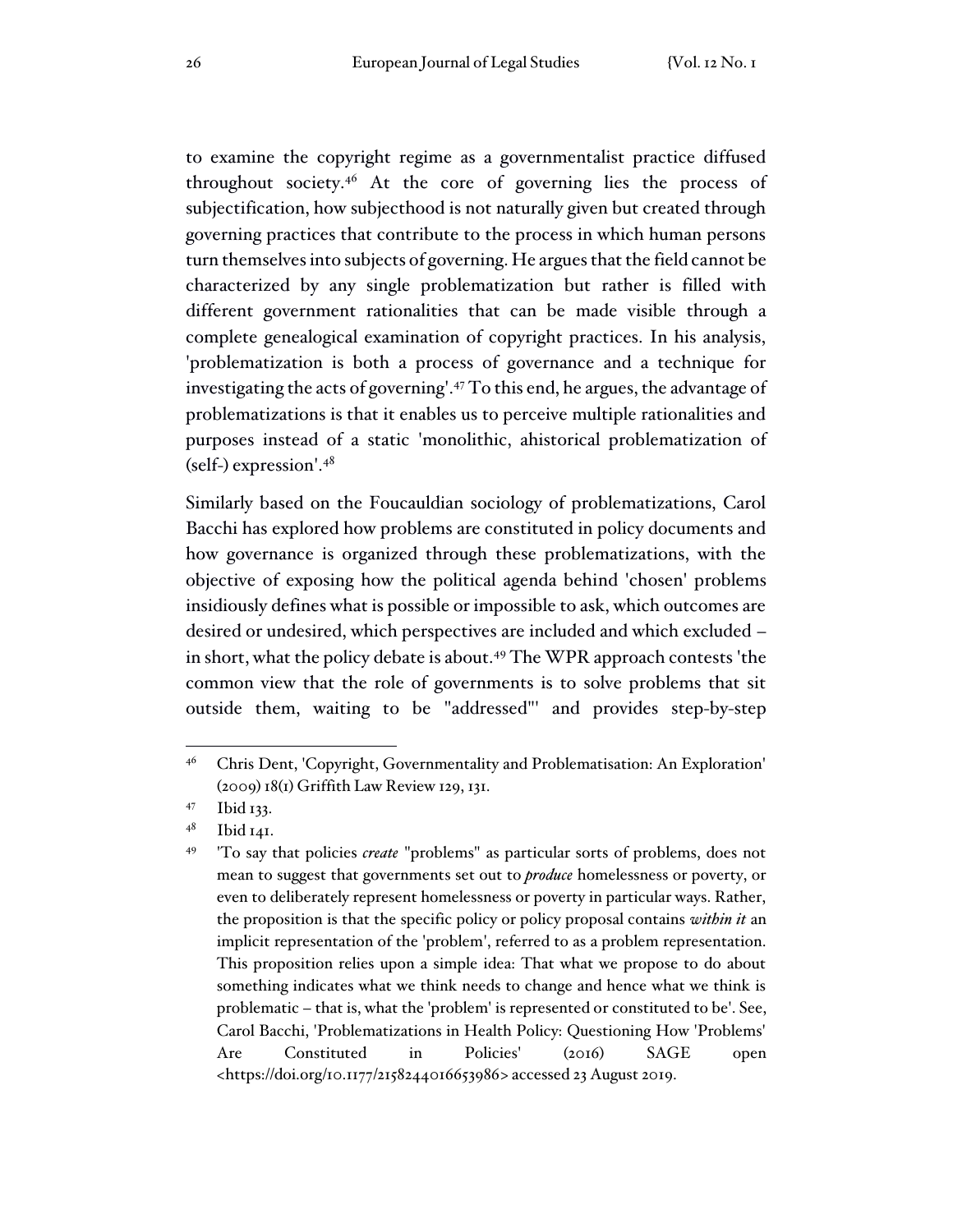instructions for elaborating how problems are made within policy-making practices. <sup>50</sup> The analysis involves 'working backwards' from proposed solutions to problem representations and, following a set of questions, drawing attention to the underlying presuppositions and assumptions as well as the emergence and effects of the said problem representation. In the context of the present paper, this means working backwards from the proposed solution of human control over automation to question what are construed as the 'problems' of ADM systems and AI in general. For my analysis, this means looking at how human control is formulated in the policy documents in order to reveal the embedded assumptions the solution presupposes. What does human control tell us about the nature of AI problems in the EU's policy? What history, context, and narrative are generated in these policy documents? Do the policy documents reflect a reasonable understanding of the possibilities and limitations of human control as they are discussed in HCI research?

The WPR approach lists potential questions that guide the critical analysis, starting by identifying problem representations in search of 'a way to open up for questioning something that appears natural and obvious'.<sup>51</sup> I focus in particular on questions that aim to reveal the hidden ontological assumptions behind policy formulations and what is left unsaid (and thus excluded from discussion) by these formulations: what deep-seated presuppositions or assumptions underlie this representation of the 'problem'? What is left unproblematic in this problem representations? Where are the silences? Can the 'problem' be conceptualized differently? <sup>52</sup> The last step in Bacchi's approach is self-problematization, the reflexive application of the critical approach to the analyzer's own argumentation to reveal the selective choices that motivate it. In line with this approach, I argue that human control as a

<sup>50</sup> Carol Bacchi and Susan Goodwin, *Poststructural Policy Analysis: A Guide to Practice* (Palgrave 2016) 14. WPR approach is not interested in 'how different *people* might problematize the issue but how the *policy itself* problematizes it' (p. 17). Hence, the focus is on how problematizations are created by policy *itself*, not how individuals and organizations involved in policy-making processes perceive them. Complex policy documents often contain more than one problem presentation (p. 20), as is also the case with the EU's AI ethics documents.

<sup>51</sup> Ibid 20.

<sup>52</sup> Ibid 20-21.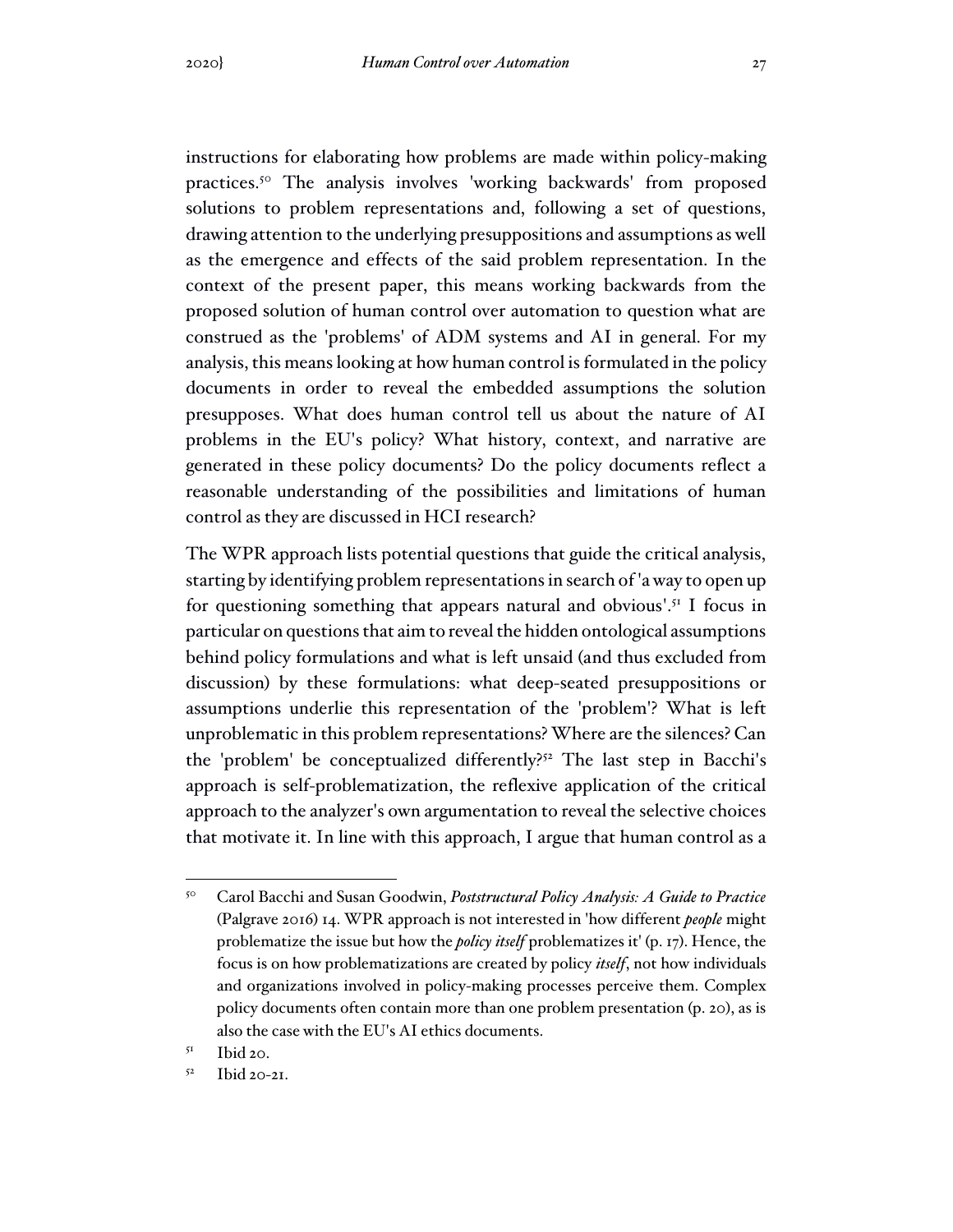solution to AI problems is built on a premise not unlike that of human/machine dichotomy of HABA-MABA model, namely that the actions of humans and technological systems can be clearly distinguished from one another and the former put in charge of the latter. The policy documents ultimately build a hopeful narrative: AI risks are construed as potentially harmful for human autonomy, but with human control these harms can effectively be prevented. Although aspirational, the narrative does not necessarily hold true in light of HCI research.

## III. MAKING THE IMPLICIT EXPLICIT: AI PROBLEMATIZATIONS IN EU **POLICY**

## *1. The Explicit Objectives of EU Policy: Putting People at the Center of AI Development*

In this section, I analyze three documents that reflect the EU's current policy on AI ethics. The first of these documents is the Commission's communication on Artificial Intelligence for Europe from spring 2018 ('the Strategy'), mandated by the Council, which establishes the need for a European approach in order to reap the advantages of AI. <sup>53</sup> The second document is the Ethics Guidelines for Trustworthy AI ('AI HLEG') drafted by the Independent High-Level Expert Group set up by the Commission. 54 The expert group delivered its first draft in December 2018 and, after stakeholder consultation, a revised version in April 2019. <sup>55</sup> The third document is the Commission's communication in April 2019 on Building Trust in Human-Centric Artificial Intelligence ('Communication') that incorporates the key points of the AI HLEG guidelines. 56 I first discuss how AI policy issues are framed and positioned in these documents, considering

<sup>53</sup> Communication COM(2018) 237 final from the Commission to the European Parliament, the European Council, The Council and the European Economic and Social Committee and the Committee of the Regions on Artificial Intelligence for Europe [2018] <https://ec.europa.eu/transparency/regdoc/rep/1/2018/EN/COM-2018-237-F1-EN-MAIN-PART-1.PDF> accessed 22 August 2019, 2.

<sup>54</sup> Ibid section 3.3.

 $55$  See COM(2019) 168 final (n 14). As soft law, the Guidelines are meant to be adopted by stakeholders on a voluntarily basis.

<sup>56</sup> Ibid.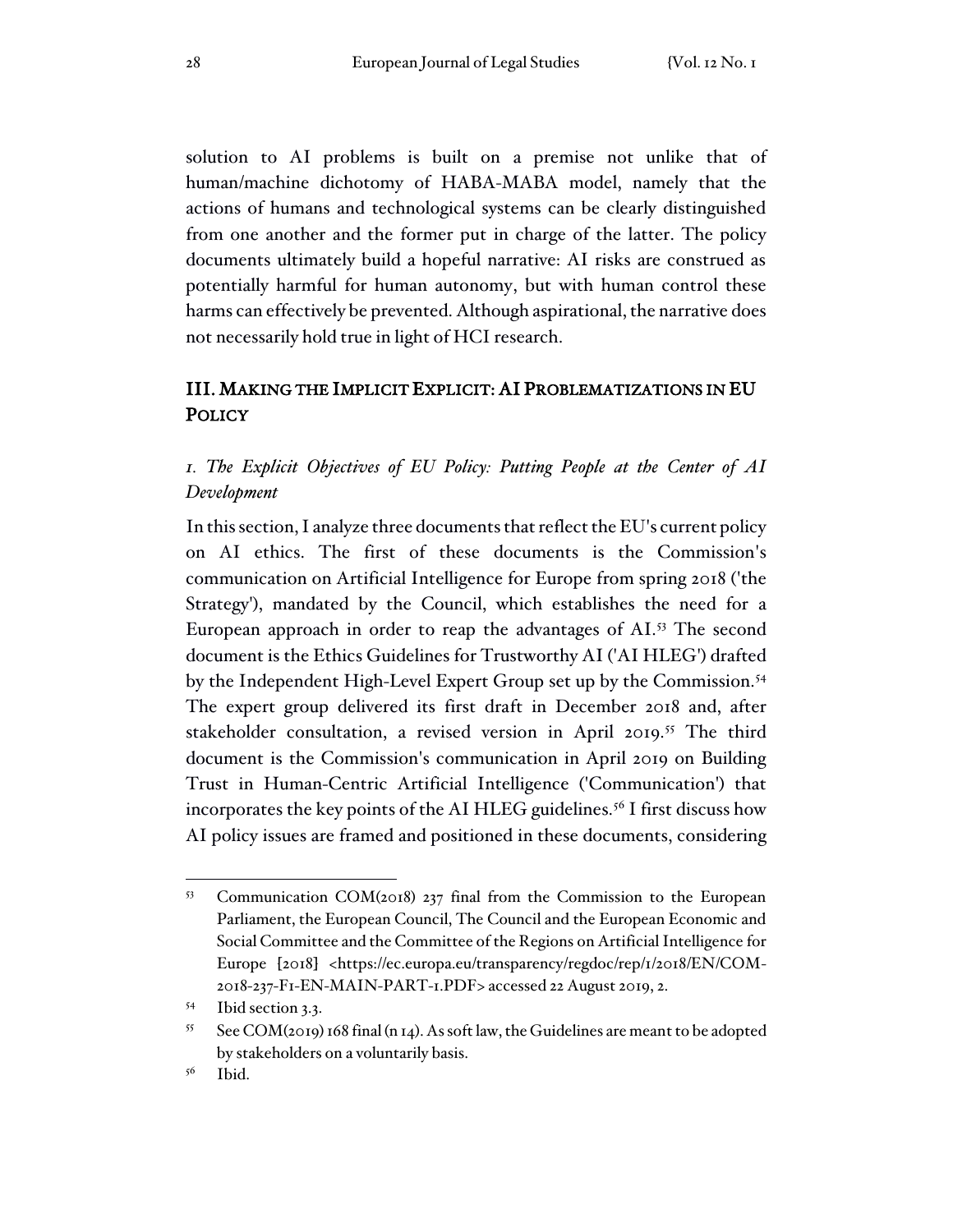the terminological ambiguity of AI and what the perceived relationship between lawand ethicsis. In addition, I examine the intended usage and form as well as explicit expectations linked with human control. In section III.2, I then locate what has been left unsaid in the hope of finding out what remains beyond the scope of these policy initiatives.

To understand better the explicit problems of AI these documents aim to address, we first need to look into what is meant by AI, i.e. from which qualities do perceived problems emerge. Interestingly, AI is not defined in technological terms in any of the documents but instead by reference to digital transformation and the increasing autonomy of AI systems. According to the Strategy, AI is one of the most strategic technologies of the 21<sup>st</sup> century and is transforming the world, society, and industry like the steam engine and electricity in the past. AI is defined as 'systems that display intelligent behavior by analyzing their environment and taking actions –with some degree of autonomy – to achieve specific goals'. <sup>57</sup> The systems are both software-based and embedded in hardware and often require data to improve their performance. Hence, AI is seen to refer to relatively autonomous algorithmic models that infer outputs from input data. In short, AI is perceived as a combination of relatively autonomous data-driven technologies. This conception of AI is unsurprising given that data governance is at the core of EU technology policy. Furthermore, the GDPR creates a normative basis for automated decision-making that connects data subject's legal protection with human intervention. Article 22(1) of the GDPR provides for the right for a data subject not to be subjected to a decision based solely on automated data processing. Although exceptions to the main rule are stated in article 22(2), these may only be applied with suitable measures for the data subject's legal protection, the minimum standard stated in 22(3) being the data subject's 'right to obtain human intervention on the part of the controller, to express his or her point of view and to contest the decision'.<sup>58</sup> The existing regulation also forms the basis for the development of an AI-specific framework around human intervention.

What then are the stated objectives of the policy documents? The Communication states that the aim of the emerging AI ethics regime is to

<sup>57</sup> COM(2018) 237 final (n 53) 2.

<sup>58</sup> On GDPR article 22, see e.g. Brkan (n 3).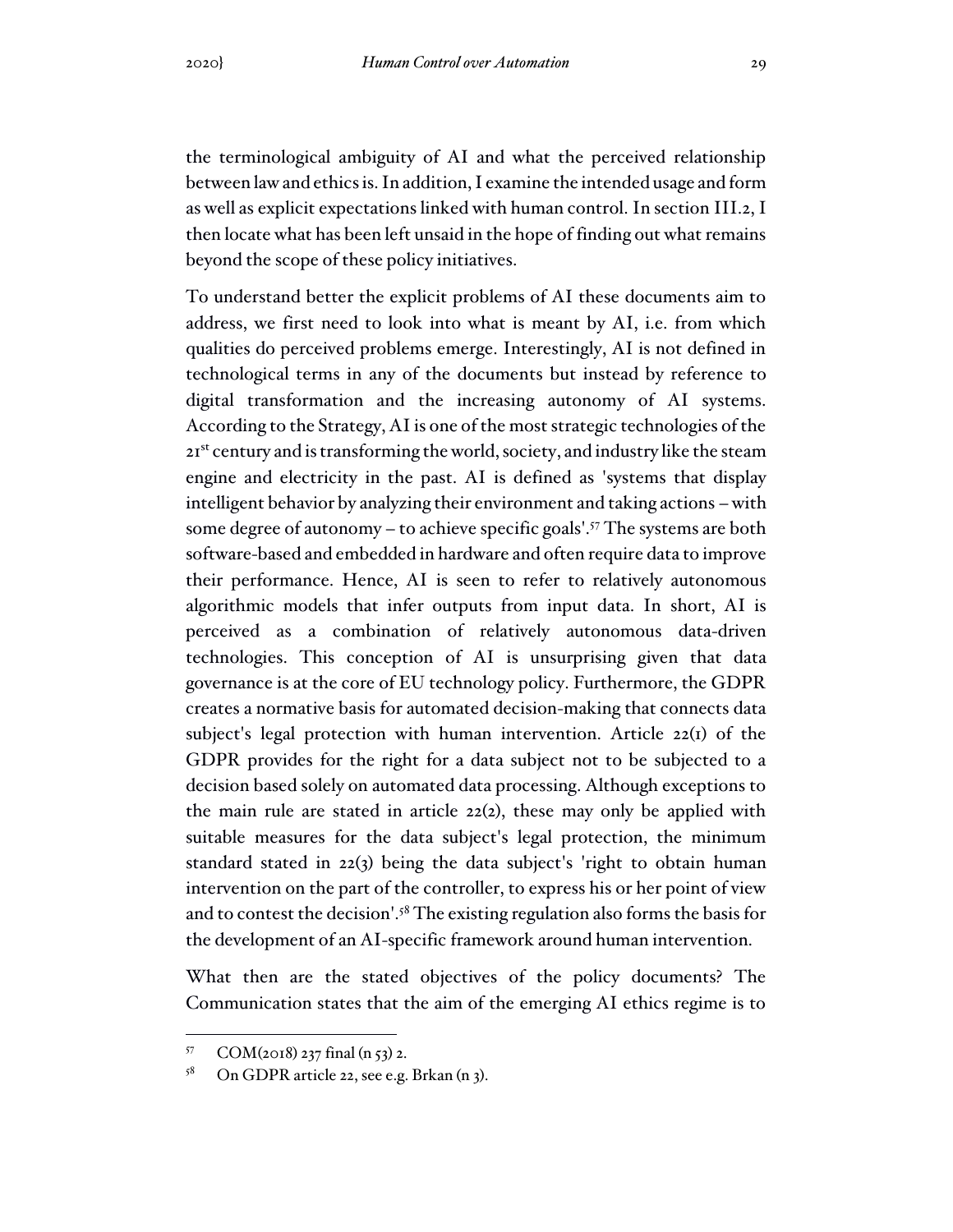place people at the center of the development of AI – hence the formulation, 'human-centric AI'. 59 In the Strategy, the goals are described somewhat differently, in terms of boosting the EU's technological and industrial capacity, preparing for socio-economic changes brought by AI, and ensuring an appropriate ethical and legal framework. <sup>60</sup> Understandably, the focus of the policy actions is on economic measures, given the EU's legislative mandate. The Strategy identifies the lack of trust and accountability as key AI-related problems. The new opportunities generated by AI are contrasted with the possible uses of AI for 'malicious ends', whereas the challenges and risks are located in the 'areas of safety and liability, security (criminal use or attacks), bias and discrimination'. <sup>61</sup> The proposed solution is to develop AI ethics guidelines in collaboration with all stakeholders following the European Council's original mandate.

The Strategy connects the ethical standards with the EU Charter of Fundamental Rights and the values listed in article 2 of the Treaty on European Union: respect for human dignity, freedom, democracy, equality, the rule of law and respect for human rights, including the rights of persons belonging to minorities. The Guidelines reflect the problems identified in the Commission's Strategy, i.e. the lack of trust and accountability, suggesting people's mistrust would prevent the adoption of AI: 'without AI systems – and the human beings behind them – being demonstrably worthy of trust, unwanted consequences may ensue and their uptake might be hindered, preventing the realization of the potentially vast social and economic benefits that they can bring'.<sup>62</sup> It is thus claimed that the crucial problem related to AI is that applications would not be used, a problem that can be solved by increasing trustworthiness. Trustworthiness, in turn, is seen to be achieved by a combination of legal compliance, ethical principles, and technical and social robustness. <sup>63</sup> The Guidelines do perceive that AI

 $62$  Guidelines (n 14) 4-5.

<sup>59</sup> COM(2019) 168 final (n 14) 1.

<sup>&</sup>lt;sup>60</sup> COM(2018) 237 final (n 53) 4.

<sup>61</sup> Ibid.

<sup>63</sup> Ibid 5.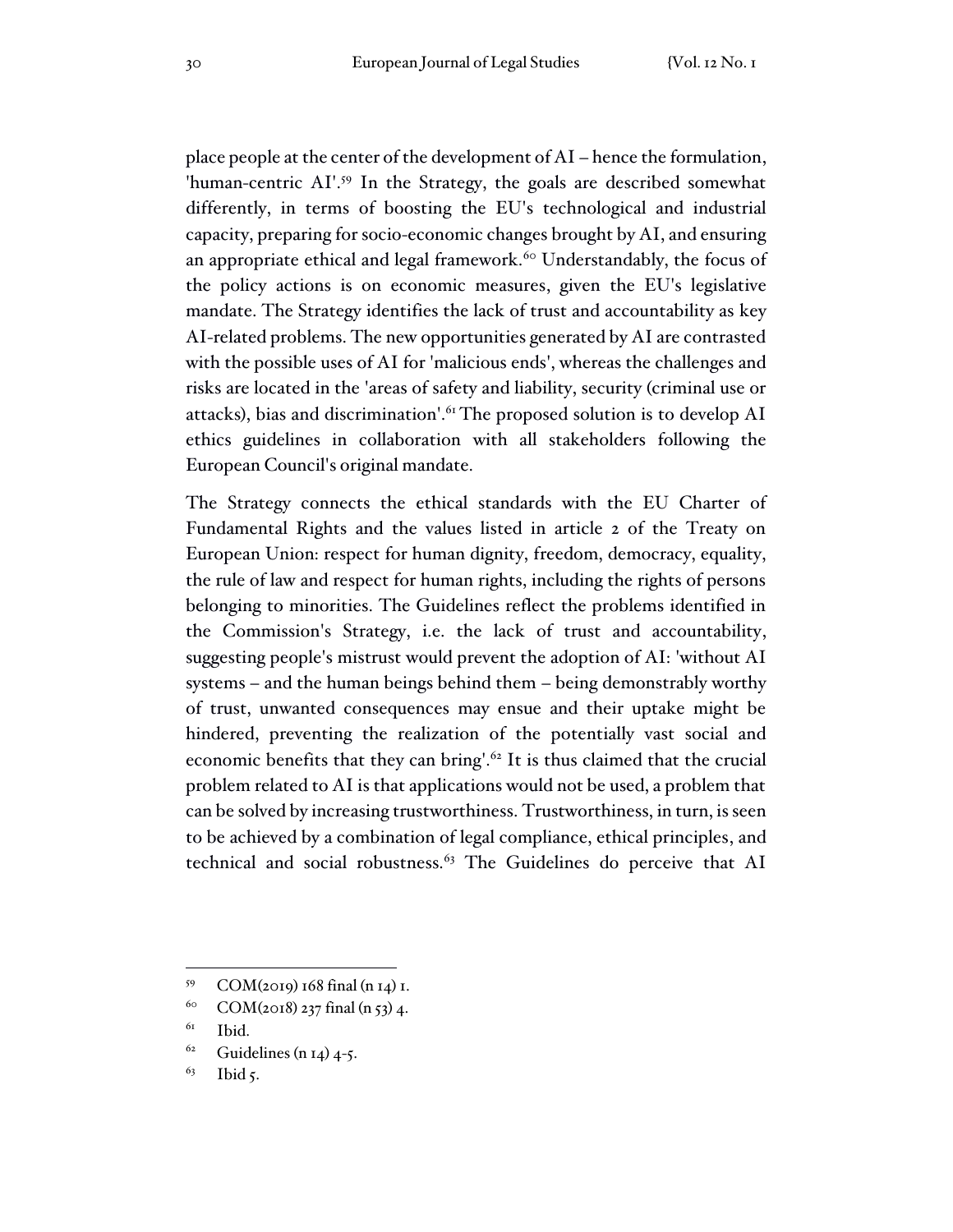applications also present other risks, although these are not further elaborated on.<sup>64</sup>

Ultimately, it is human autonomy that is seen to be threatened. Human autonomy is constituted as the protected good and the core ethical principle that necessitate human oversight as a safeguard:

The fundamental rights upon which the EU is founded are directed towards ensuring respect for the freedom and autonomy of human beings. Humans interacting with AI systems must be able to keep full and effective selfdetermination over themselves, and be able to partake in the democratic process. AI systems should not unjustifiably subordinate, coerce, deceive, manipulate, condition or herd humans. Instead, they should be designed to augment, complement and empower human cognitive, social and cultural skills. The allocation of functions between humans and AI systems should followhuman-centric design principles and leave meaningful opportunity for human choice. This means securing human oversight over work processes in AI systems. AI systems may also fundamentally change the work sphere. It should support humans in the working environment, and aim for the creation of meaningful work.<sup>65</sup>

This means that the perceived threat of AI is the loss of human autonomy, particularly of those humans who find themselves interacting with AI systems. The proposed solutions are human-centric design and opportunities for human choice, which can be realized through human oversight of AI systems. This proposal implies that human control is all that is needed to ensure ethical AI systems. However, this is contestable given the insights from HCI research, which demonstrated the limited capabilities of humans as overseers of automated systems. Simply put, human control over automation often fails in practice. Furthermore, there is a more fundamental challenge to this approach: imposing responsibility for ethical AI on the human controller might be unreasonable from the perspective of the controller's legal protection.

Human control as the solution to AI problems becomes visible particularly in the HLEG Guidelines, which present oversight as being necessary to

<sup>64</sup> 'While offering great opportunities, AI systems also give rise to certain risks that must be handled appropriately and proportionately', see ibid 4.

<sup>65</sup> Ibid 12.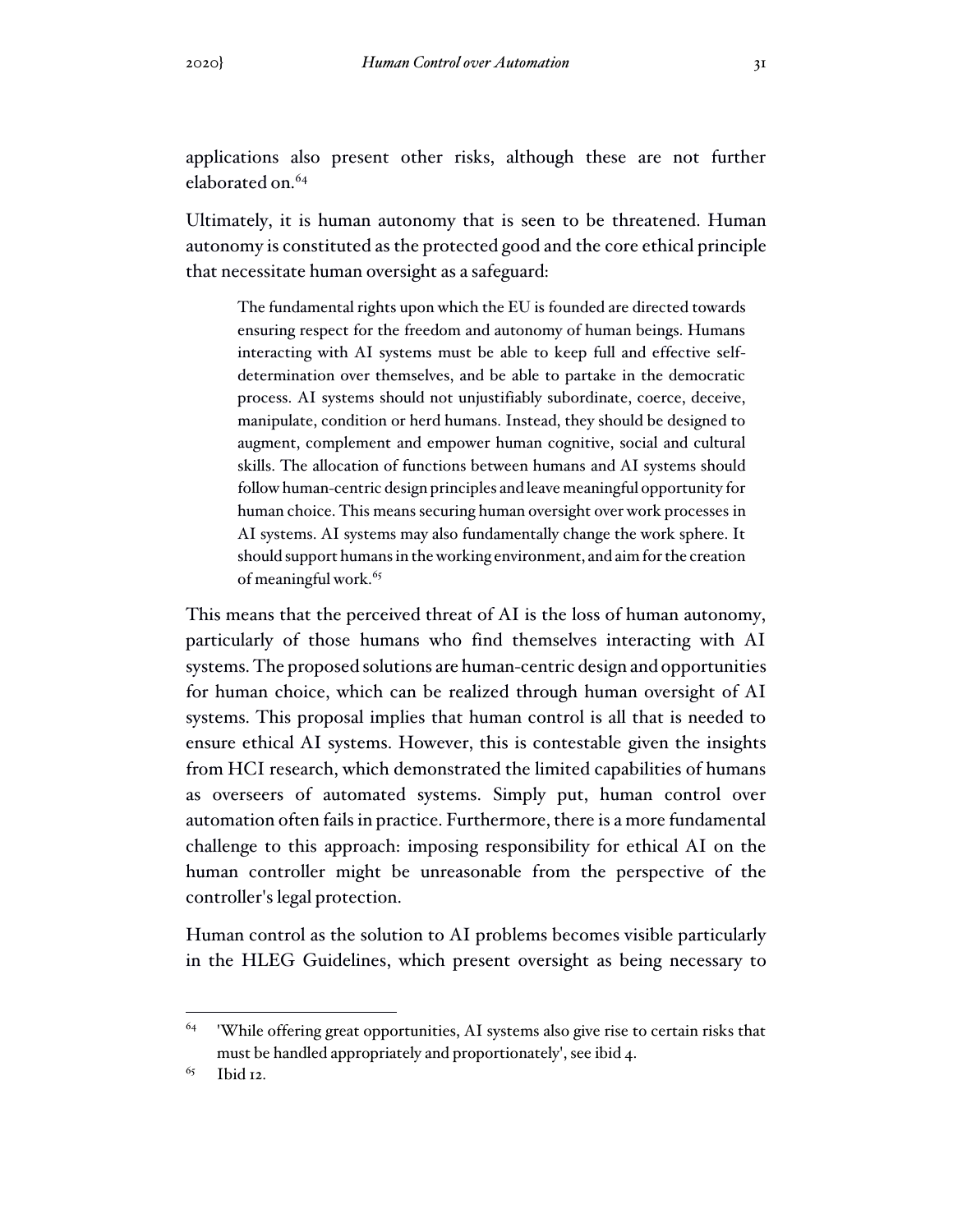ensure that 'an AI system does not undermine human autonomy or cause other adverse effects'. <sup>66</sup> This formulation explicates the problem as follows: without such oversight, the machines may be detrimental to human selfdetermination. Human control seemingly does not need to be comprehensive in order to be considered effective protection. The Guidelines explain different degrees of human oversight from step-by-step monitoring in the form of human-in-the-loop to overall monitoring of human-in-command, noting that lower levels of human oversight should be accompanied by other safeguards:

Human oversight helps ensuring that an AI system does not undermine human autonomy or causes other adverse effects. Oversight may be achieved through governance mechanisms such as a human-in-the-loop (HITL), human-on-the-loop (HOTL), or human-in-command (HIC) approach. HITL refers to the capability for human intervention in every decision cycle of the system, which in many cases is neither possible nor desirable. HOTL refers to the capability for human intervention during the design cycle of the system and monitoring the system's operation. HIC refers to the capability to oversee the overall activity of the AI system (including its broader economic, societal, legal and ethical impact) and the ability to decide when and how to use the system in any particular situation. This can include the decision not to use an AI system in a particular situation, to establish levels of human discretion during the use of the system, or to ensure the ability to override a decision made by a system. Moreover, it must be ensured that public enforcers have the ability to exercise oversight in line with their mandate. Oversight mechanisms can be required in varying degrees to support other safety and control measures, depending on the AI system's application area and potential risk. All other things being equal, the less oversight a human can exercise over an AI system, the more extensive testing and stricter governance is required.<sup>67</sup>

Finally, the Guidelines bring forward a concrete assessment list targeted towards AI practitioners, with questions meant to ensure adequate human oversight. The list includes a set of questions on the level of human involvement, identification of the human overseer and moments and tools for intervention, existence of detection and response mechanisms for

<sup>66</sup> Ibid 16.

<sup>67</sup> Ibid.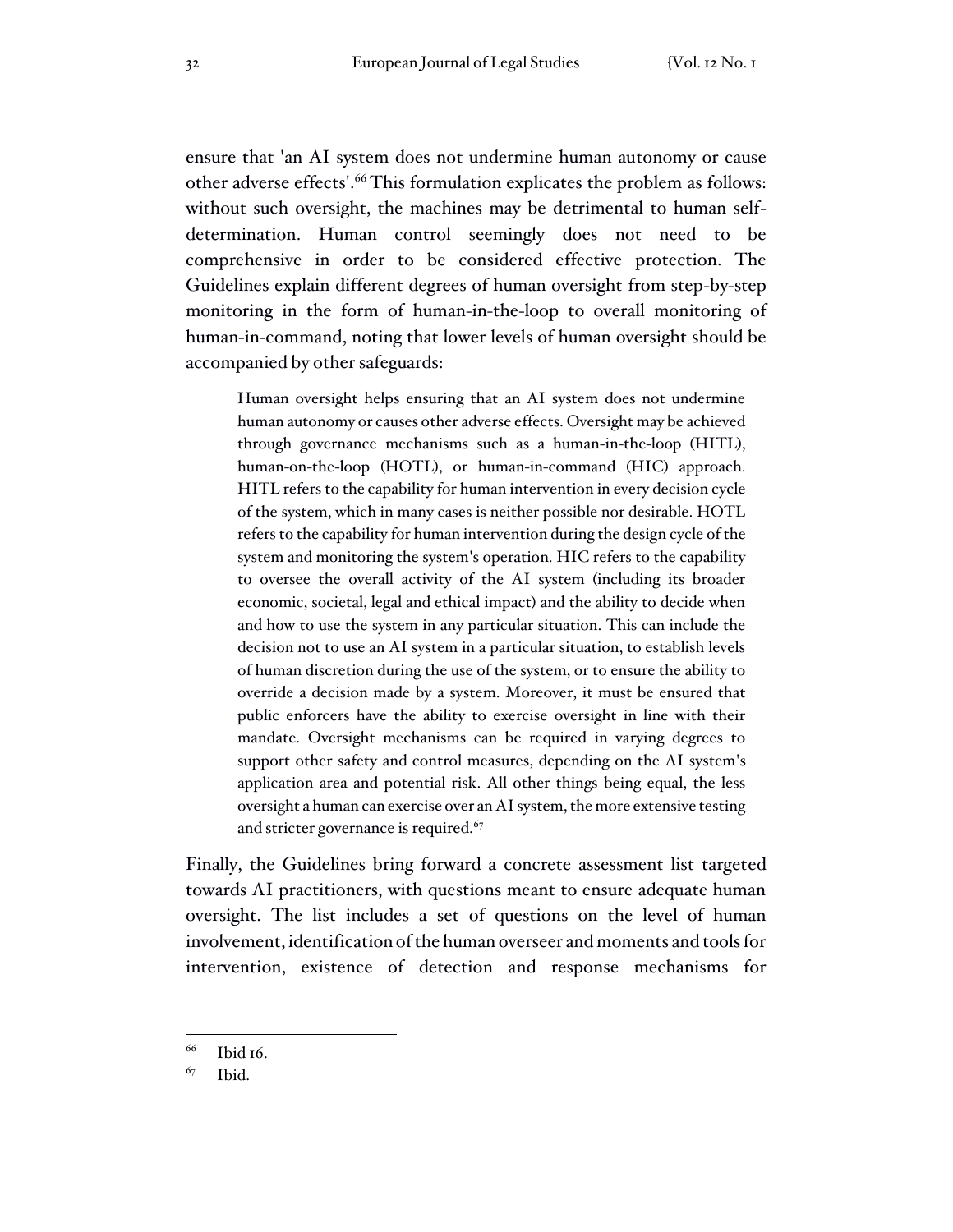autonomous AI systems, and the inclusion of a stop button or procedure for safely aborting an operation.<sup>68</sup>

The expert group's recommendations on human oversight were included almost word for word in the Commission's 2019 communication, 'Building Trust in Human-Centric Artificial Intelligence'. In addition to formatting and slight changes of wording, the Communication connects human control measures with the adaptability, accuracy and explainability of AI-based systems, which in the Guidelines were discussed in terms of technical and social robustness and data governance. <sup>69</sup> The Communication also contains a preamble to the description of human oversight as a key requirement for trustworthy AI. Finally, the user's overall wellbeing is highlighted as being central to the system's functionality. <sup>70</sup> The Communication also sets out the next steps in establishing an AI framework, which include, inter alia, stakeholder feedback on the feasibility of the assessment list and potential revisions, as well as building the EU's leadership role in international policy settings with the objective of creating a related assessment mechanism. In addition, more funding will be targeted to research on explainability and advanced human-machine interaction.

In summary, the EU's policy documents on AI ethics create high expectations that human oversight will safeguard human autonomy in the development and use of AI applications. The Commission's Strategy considers the lack of trust and accountability as the main concerns associated with AI, whereas the expert group's Guidelines present the undermining of human autonomy as one of the main problems that can be remedied by human oversight. The Communication of 2019 repeats these concerns and, unlike the earlier documents, connects required human control with accuracy and explainability. Interestingly, the question of interaction between humans and machines is only mentioned in the conclusions of this most recent policy document. Based on these observations, the policy documents reflect the assumption that human control constitutes an

<sup>68</sup> Ibid 27.

<sup>69</sup> Ibid 17-18.

 $7^{\circ}$  COM(2019) 168 final (n 14) 4.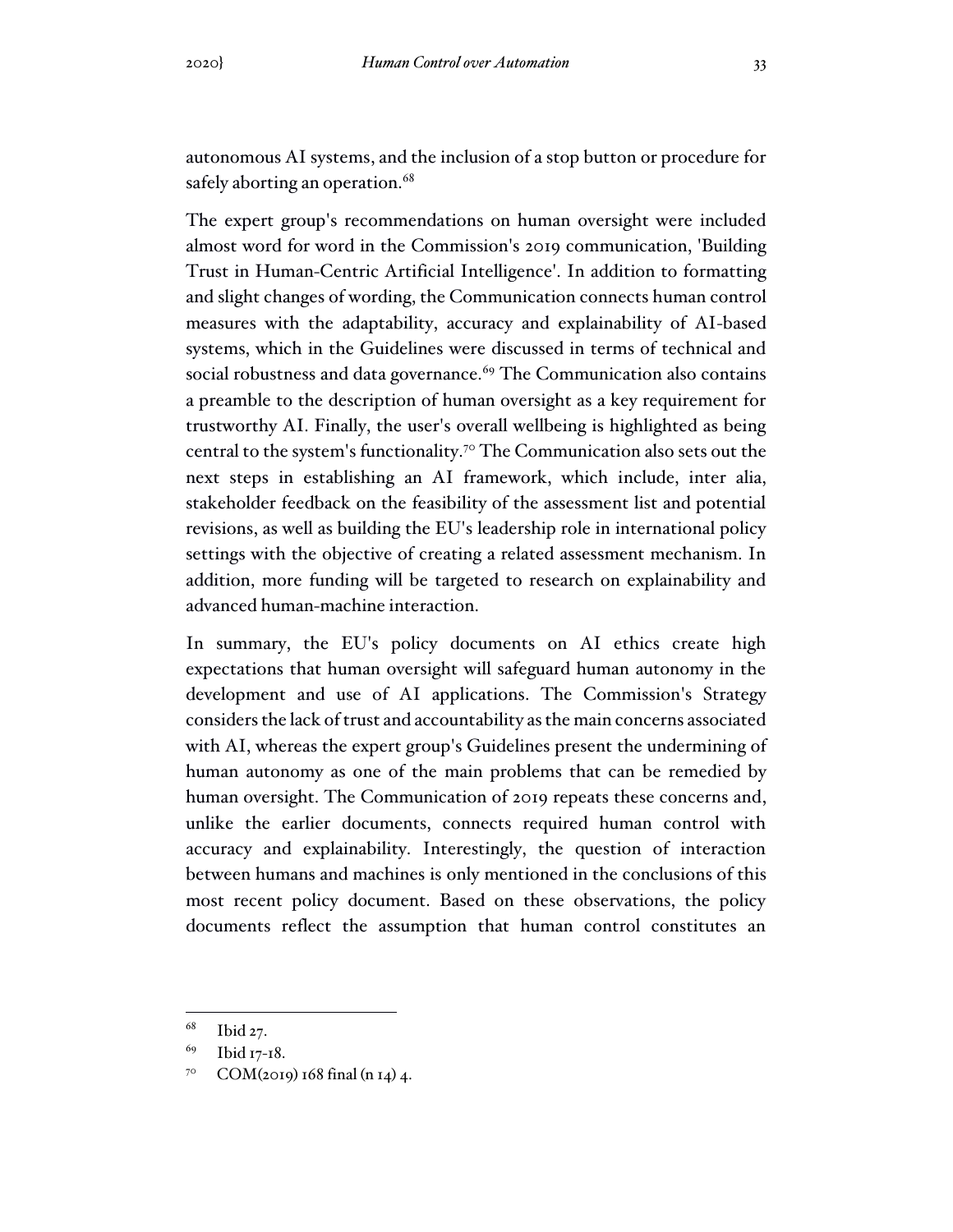effective accountability mechanism for the protection of human autonomy in the face of increasing AI use.

# *2. Discovering the Implicit: Human Autonomy as the Last Stand against the AI Tidal Wave*

As discussed, post-structural policy analysis is particularly interested in locating the silences created in policy-making, as these frame the scope of what is construed as possible policy action. Policy documents typically aim to justify legislative action by imposing them as the right solutions to identified problematizations, but these stances are ultimately opinions about what needs to be fixed.<sup>71</sup> How does this perspective play out with the EU's AI policy? What is left unsaid? I address these questions by working backwards from the proposed solution of human oversight, with the specific objective to follow to which actions and bywhom the human control is extended.Who is the object of human oversight?

The Commission's Strategy on Artificial Intelligence for Europe recognized the need to 'ensure an appropriate ethical and legal framework', suggesting that the current framework is not sufficient to ensure trust and accountability. In other words, the legal and ethical framework needs fixing. What, then, are the proposed solutions? The Commission's proposal is to carry out assoon as possible the Commission's agenda as defined in an earlier policy document, the Digital Single Market Strategy, including measures such as enabling free flow of non-personal data 'that will be a key enabler for the development of AI'. <sup>72</sup> At the same time, the quick adoption of these measures is 'essential as citizens and businesses alike need to be able to trust the technology that they interact with, have a predictable legal environment and rely on effective safeguards protecting fundamental rights and freedoms'. 73

These statements reveal a two-sided and inherently conflicting perception of AI: on the one hand, AI is a good thing and needs to be actively enabled by regulatory measures; on the other, AI threatens fundamental rights and

 $7<sup>1</sup>$  See n 49.

 $7^2$  COM(2018) 237 final (n 53) section 3.3.

 $73$  Ibid.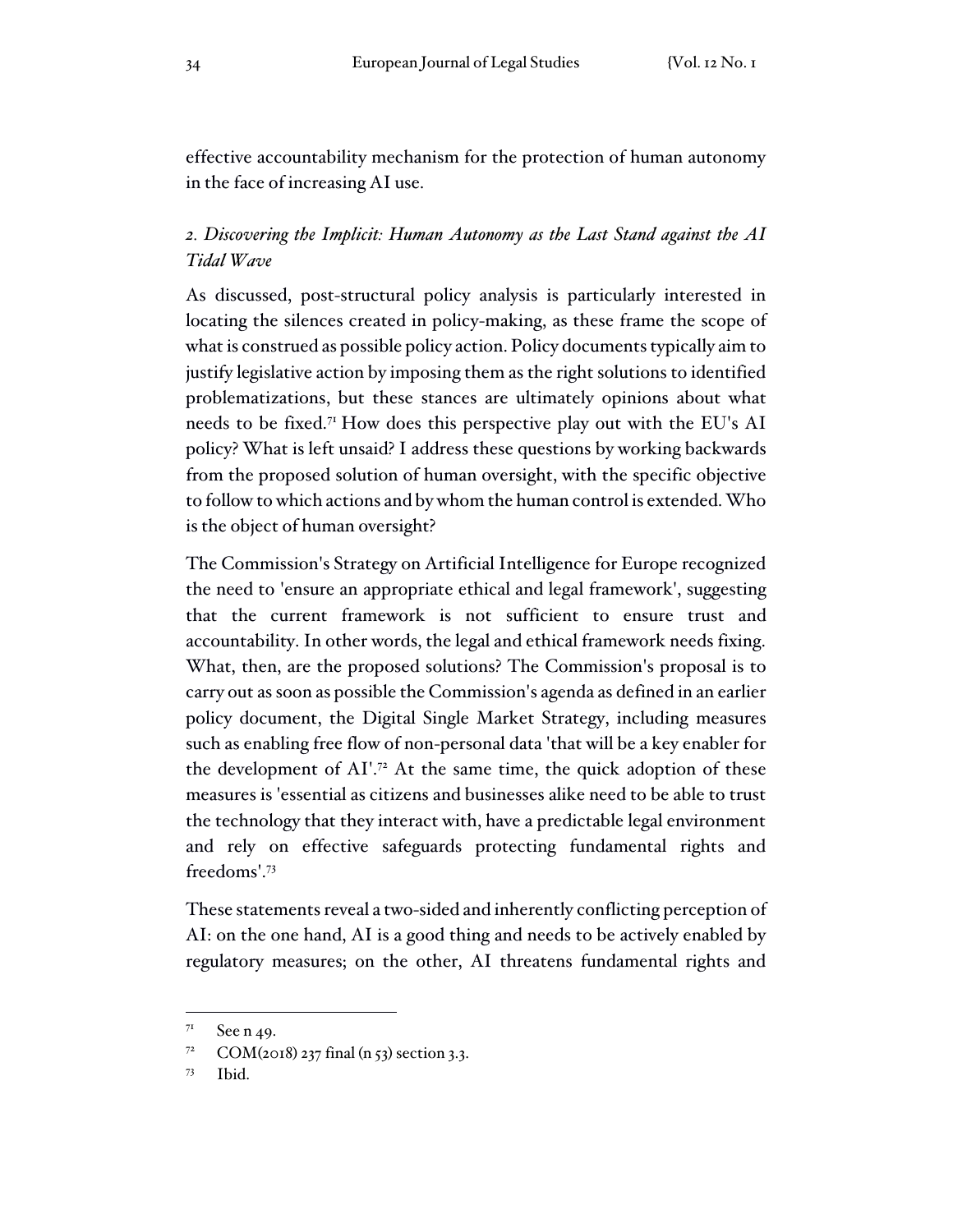therefore needs to be reined in with legal and ethical guidance. The general public's trust, in turn, is linked with its understanding about the technical underpinnings of AI systems and thus explainability of the system is a key measure for solving AI-related problems:

To further strengthen trust, people also need to understand how the technology works, hence the importance ofresearch into the *explainability of AI systems*. Indeed, in order to increase transparency and minimize the risk of bias or error, AI systems should be developed in a manner which allows humans to understand (the basis) of their actions. 74

This statement is built on the assumptions that, firstly, humans are indeed capable of understanding complex technical systems and, secondly, that the human activities of seeing and understanding are enough to protect those values that are threatened by AI. Read this way, the problem with AI is also about people's lack of understanding that can be solved by human oversight which addresses this understanding.

These risks are portrayed as unavoidable characteristics of the current technologies and thus constructed as 'normal' AI-related problems. By the use of passive language, these problems are attributed to the technology itself, not to the software developers and system architects, to institutional practices or organizational and market structures. In the Strategy, legal and ethical concerns are addressed by product liability, data protection, cybersecurity and intellectual property rights. At the same time, other legal mechanisms like competition law, administrative and procedural law, as well as tax law are excluded from examination, although these fields do provide effective mechanisms to ensure legal protection. Competition law in particular could be considered, because regulation of markets is a powerful tool that can also be used to guide commercial AI development. 75 In light of these three AI policy documents, AI problems, it seems, are problems created by the technology, not by humans, and these problems should primarily be addressed by product liability and data protection regimes, i.e. only certain areas of law. This focus on certain legal fields frames socio-legal

<sup>74</sup> Ibid.

<sup>75</sup> Frank Pasquale, *The Black Box Society: The Secret Algorithms That Control Money and Information* (Harvard University Press 2016).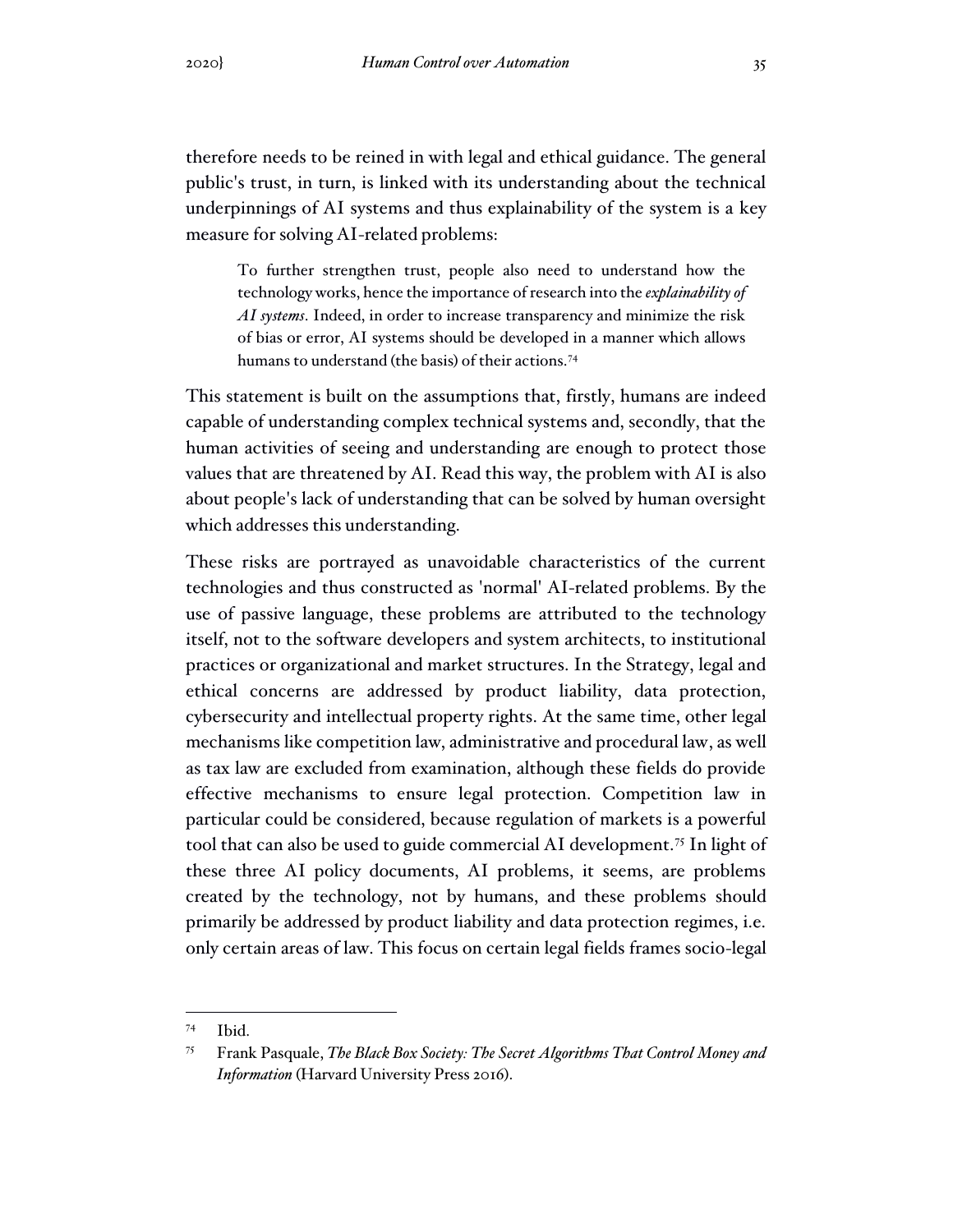problem solving, pushing us to address AI issues primarily within these legal regimes, which then diverts attention from alternative legal remedies.

The policy documents construe risks and errors of AI not as products of human action but of AI technology, attributing error-creating agency to technology. This becomes apparent through the language employed. Although the need for ethical and legal frameworks raises concerns regarding AI being used for malicious ends, it is noticeable how passive language is still used: AI systems'display intelligent behavior by analysing their environment and taking actions – with some degree of autonomy – to achieve specific goals'. <sup>76</sup> Similarly, it is AI technologies that 'require data to improve their performance',<sup>77</sup> not developers employing certain ML techniques; once 'they [AI technologies] perform well, they can help improve and automate decision making'.<sup>78</sup> Active language is used only when technology is seen to act, attributing a sort of agency to AI. AI systems are thus established as autonomous agents that need to be controlled by humans. At the same time, there is a sense of urgency that reflects technological determinism: these are societal problems that require legislative action immediately. This urgency indicates that this is a new situation, a tidal wave of digital transformation for which we need to brace ourselves, dictated by the inevitability of our novel historical situation. This sense of urgency resembles Ifversen's observation about the use of words such as 'crisis' or 'terrorism' to create necessity and legitimacy for policy action: 'such concepts defined for combat are used to frame a situation – or rather an event – that risks getting out of control'. 79 Because problems are portrayed as created by technology and not by economic and societal structures, AI is presented as a novelty and hence separate from the historical continuum of earlier forms of automation. The lack of acknowledgment of history also detaches policy dialogue from the lessons learned about the implementation of information systems in organizational decision-making in the 1960s and 1980s. This detachment makes it harder to contextualize AI problems in a meaningful way.

 $7^6$  COM(2018) 237 final (n 53) 2.

<sup>77</sup> Ibid.

<sup>78</sup> Ibid.

 $79$  Ifversen (n 20) 86.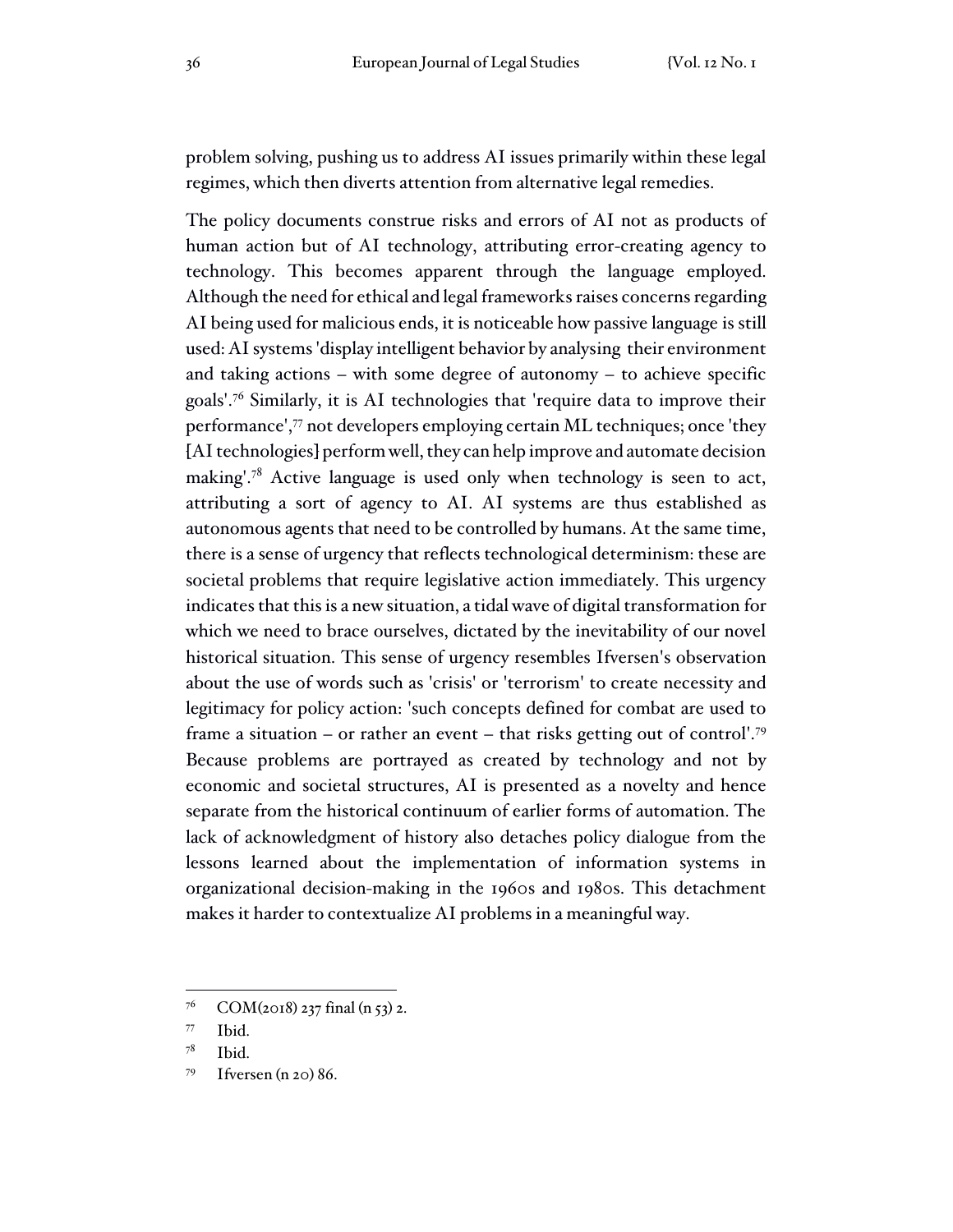At a textual level, the Guidelines create a contrast between human agency and the agency of AI systems, which again is established by the use of active language: 'AI systems *should support* human autonomy and decision making'; 'AI systems *should both act as enablers* to democratic, flourishing and equitable society by supporting the user's agency and foster fundamental rights, and allow for human oversight'.<sup>80</sup> Hence, there is a silence in the AI policy documents when it comes to humans. Only abstractions of humans are present, the human in control, but not the humans who could be perceived as objects of regulation. The abstraction of human control seems to imply that it is the closest human operator who is implicated in legal and ethical protection. Simultaneously, the technological focus ends up assigning subjectivity to AI and mystifying human capabilities asthe last line of defense against this tide of foreign intelligence. In any case, attribution of agency to technology seems to be at the core of AI problematizations. It is the technology that needs to be subjugated.

In the Guidelines, human agency is presented as being under threat from AI systems and human oversight is proposed as the solution to protect this agency. The agency of humans is threatened by the agency of technology, signaling that the AI systems need to be forced to allow for human oversight to protect the latter's autonomy. Again, the human actors are missing. AI is anthropomorphized into an autonomous agent that might be malicious towards humans: AI systems'may harnesssub-conscious processes, including various forms of unfair manipulation, deception, herding and conditioning, all of which may threaten individual autonomy'. $81$  It is this agency of technology that we need to be protected against and which poses a threat to fundamental rights and human agency, the latter of which is defined as the autonomy of the human user. Similarly, the Communication reflects an anthropomorphization of AI systems, locating the problem in the systems' ability to learn, which makes them autonomous from humans, <sup>82</sup> echoing the deeply-rooted concern for the loss of control. Humans remain out of sight, are hidden from sight: it is as if the AI systems develop independently to surpass humans, instead of programmers, systems architects and human

 $80$  Guidelines (n 14) 15 [emphasis added].

<sup>81</sup> Ibid 16.

 $82$  COM(2019) 168 final (n 14) 2.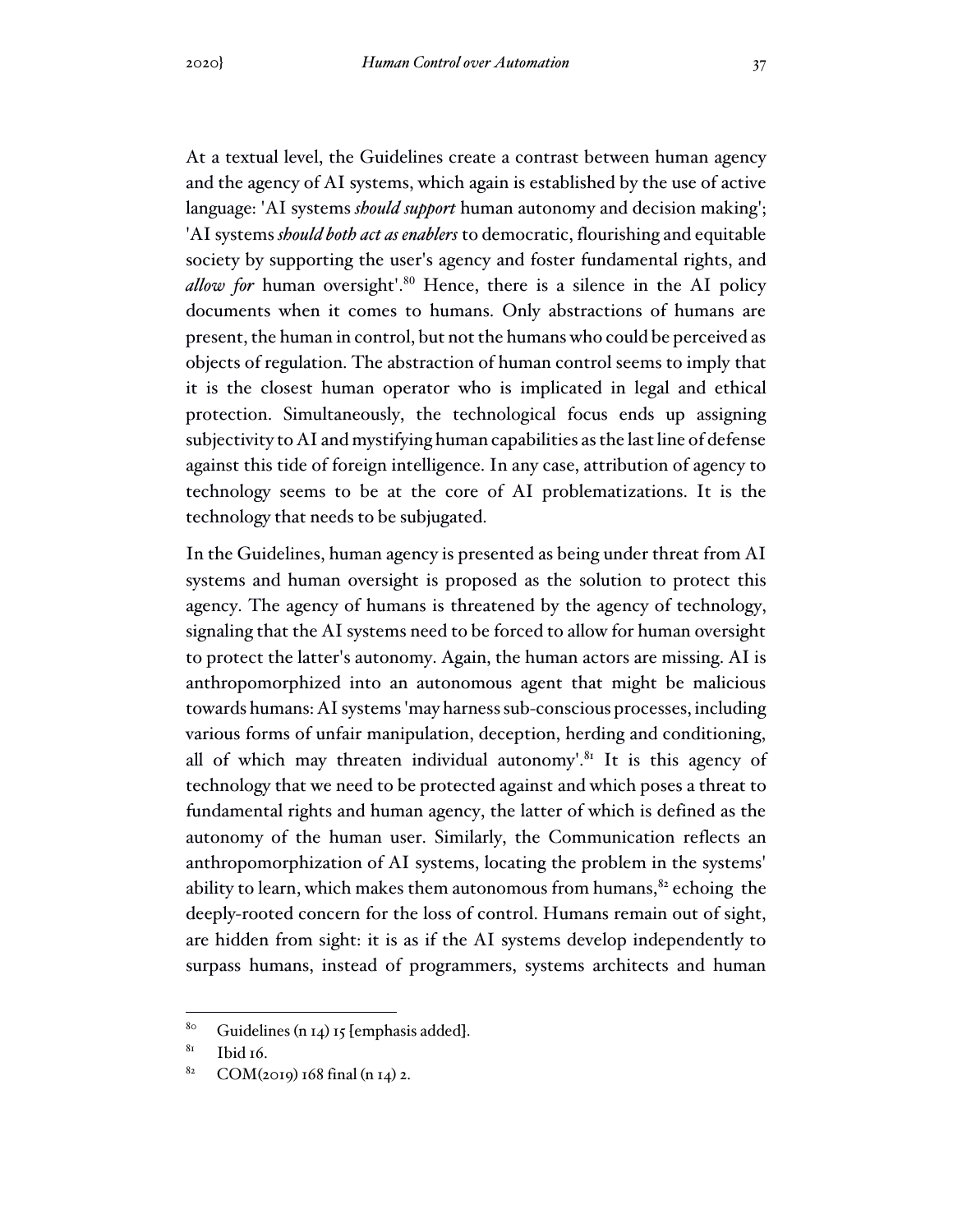supervisors actively evaluating and implementing process automation by AI methods. But ultimately, the threat of technological agency to human autonomy is contained by human oversight. Despite the statement that oversight does not need to be total and continuous, there is no discussion on the implications of human oversight, whether and how human overseers are able to perform their oversight tasks nor what would be the criteria for human intervention or whether an overseer should possess some particular expertise.

#### *3. Locating Silences: Promise of Control and Missing Humans*

To summarize, the policy documents attribute autonomy and agency to AI systems and portray this agency as something that needs to be enabled and reined in at the same time. The attribution of agency to AI systems is particularly blatant in the use of active language: in the context of the problem representations, only AI systems are portrayed as actors. The technological agency is contrasted with threatened human values and rights. The threat, it seems, comes from the technology itself, not the developers nor implementing organizations. Humans remain absent except for the abstract formulations of human agency, autonomy and oversight that are the object and the subject of legal protection. Similarly, situations of shared control or hybridization of decision-making are not discussed, further emphasizing the juxtaposition of human and machines. In short, the EU policy documents reintroduce the human/machine dichotomy from the Fitts list into AI policy setting.

In addition, there is an apparent assumption that decision-making has been and still is a human exercise, but that this is about to change. The coming of AI is like a force of nature and the questions that remain are how to react to it and how to safeguard the fundamental values that are apparently in danger. It is assumed that AI systems are advanced enough to take independent action. The question is not raised as to what AI techniques can actually accomplish and what they cannot, nor why and how these techniques should be evaluated independently from other forms of automation. The fact that AI assuch is not defined also raises the question of the extent to which these problematizations reflect the broader societal discussion on the perceived existential dangers of 'strong' general AI instead of narrow AI, which most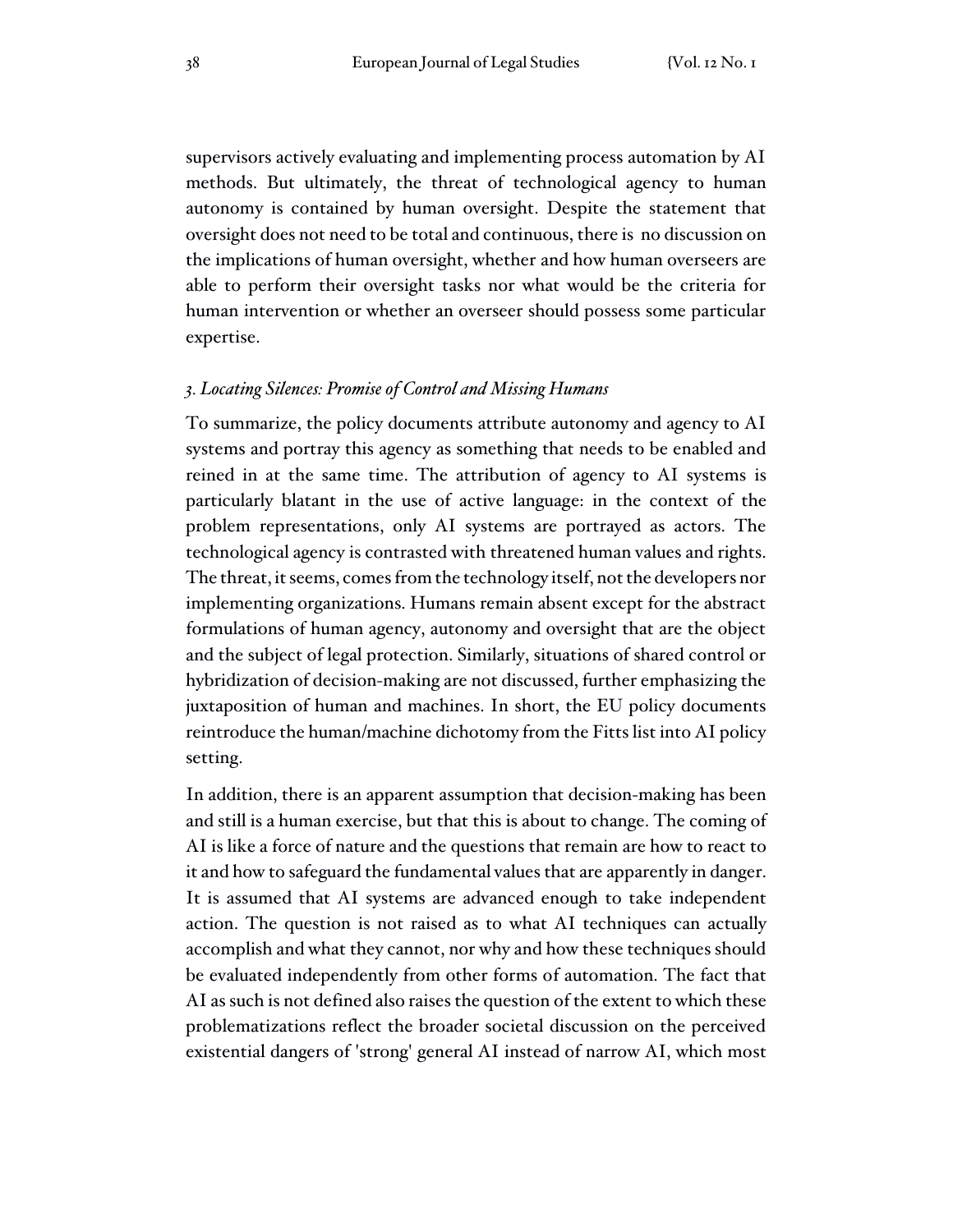current applications are. Atthe same time, human understanding is perceived to be enough to rein in this powerful technology. In the end, we are absolved by the triumph of human cognitive skills, capable of seeing, understanding and acting on machine mistakes, demonstrating that these policy documents mystify the capabilities of human agency. Ultimately, humans trump machines.

There are several silences, most importantly the surprising absence of humans, despite the stated objective to place people at the center of AI development. Humans are present only as abstractions as the human in control or the human whose autonomy is at risk. These abstractions, however, detach control from context. Give that it is the context that defines applicable law and ensuing legal mechanisms to exercise control, it remains unclear how a human controller would be able to exercise meaningful oversight. In this sense, it is possible that the technological focus could lead to a regulatory standstill, due to the role of technological neutrality as a central legislative technique.

The focus on the importance of ethical standards prevents us from questioning the feasibility of soft law approaches rather than hard law regulation through binding accountability measures and market regulation. By assigning ethical concerns to technological agency, the discussion is framed in terms of the human/machine dichotomy. But do the ethical concerns described in particular in the Strategy, such as safety and liability, discrimination, cyber-attacks, not also exist outside the AI context? To what extent are the concerns, challenges and risks described related to particular AI techniques rather than broader trends of datafication, standardization, and automation? And, finally, how should we conceptualize and regulate situations of shared control over complex socio-technical systems, those in which human labor is inseparable from technological tools, in a way that does not unfairly assign responsibility to the closest human operators?<sup>83</sup>

As discussed above, the final step in the WPR analytical approach is selfreflexivity, which aims to make the analyzer's own problem representations explicit. I analyzed the three EU documents at a textual level, trying ascertain

 $83$  As Elish discusses, boundaries of agency become hard to pinpoint in situations of shared control over complex socio-technical systems. See Elish (n 16) 54.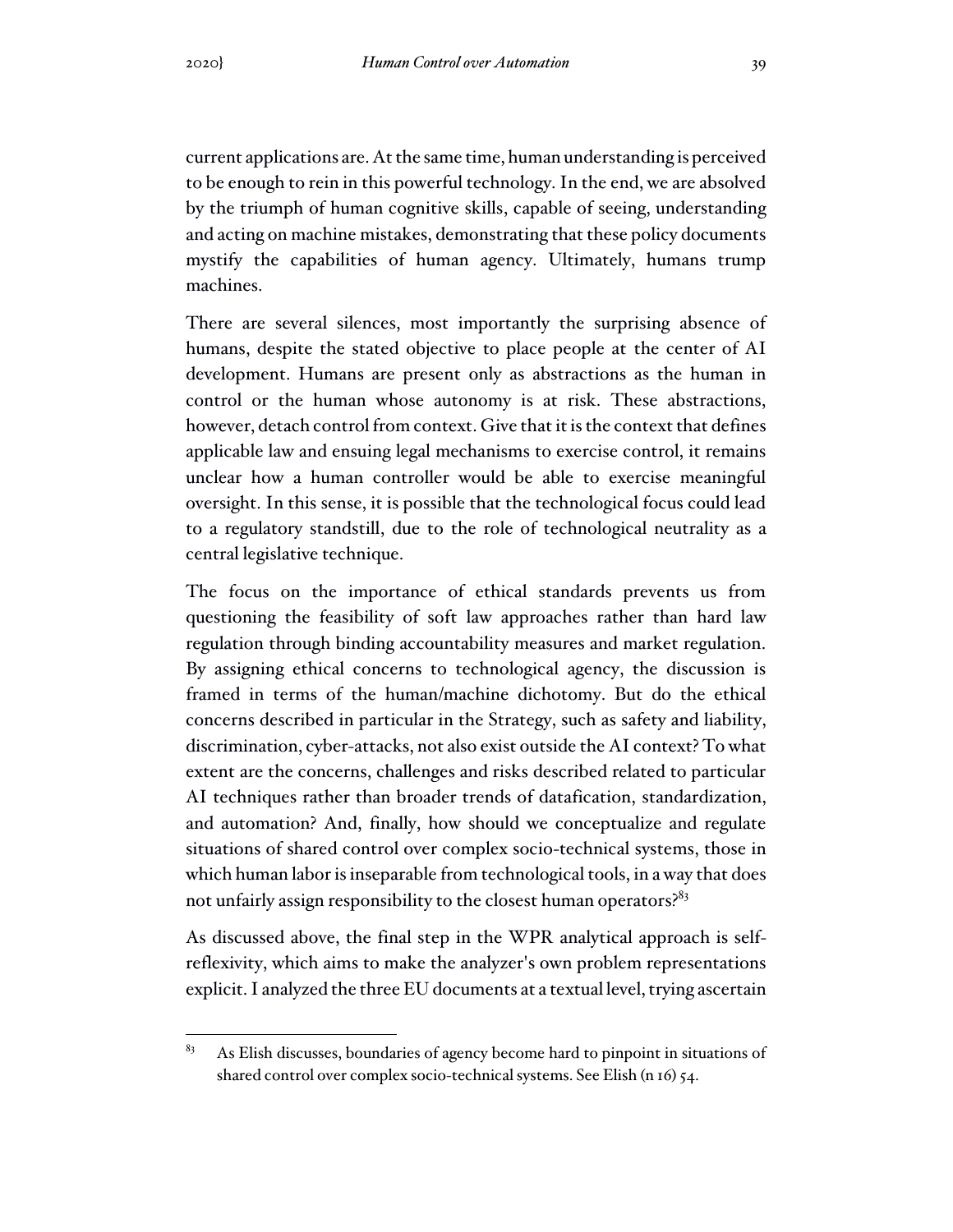whether or not the aforementioned academic discussions reflected in them. For example, was the shift from human/machine juxtaposition (the Fitts list) to problems of automation present in the policy documents and to what extent was the policy influenced by the interaction approach? Were the subjective ideological roots of human oversight normalized into objective knowledge? Where were the humans and technical systems at the textual level and which human agents were recognized as influencing the ethical and legal concerns of AI? Where do the vague ethical concerns emerge from and who creates them? These questions, although critical, take as a given the fact that human oversight often fails in repetitive monitoring tasks<sup>84</sup> and that the focus on human operators hides other human actors from sight. Based on the earlier research, the analysis built on the assumption that human oversight refers primarily to operators not systems designers, architects, and developers. However, the policy documents did not reflect this assumption, instead describing human agency only in abstract terms. On close critical reading, the absence of human actors becomes apparent and this silence further draws attention to the conspicuous use of passive language, which emphasizes the agency attributed to technology.

As my analysis was motivated by the concept of human control as a solution to AI problems and the observation of active/ passive language, I focused on relations between technical systems and human agents. Alternative approaches might focus on relations between different policy measures and their respective fields of law or discuss the economic agenda advocated particularly by the Commission. It should be noted, however, that inevitably there are other problem representations in these documents. As Bacchi and Goodwin note:

it is highly likely that a WPR analysis may well need to be applied *more than once* in any particular applications. This is because problem representations tend to lodge or 'nest' one within the other.<sup>85</sup>

The need for repeated analysis of problematizations may become particularly vital when the EU's approach to AI governance is expanded from soft law guidelines to hard law instruments.

 $84$  See e.g. Bainbridge (n 29).

<sup>&</sup>lt;sup>85</sup> Bacchi and Goodwin (n 50) 24.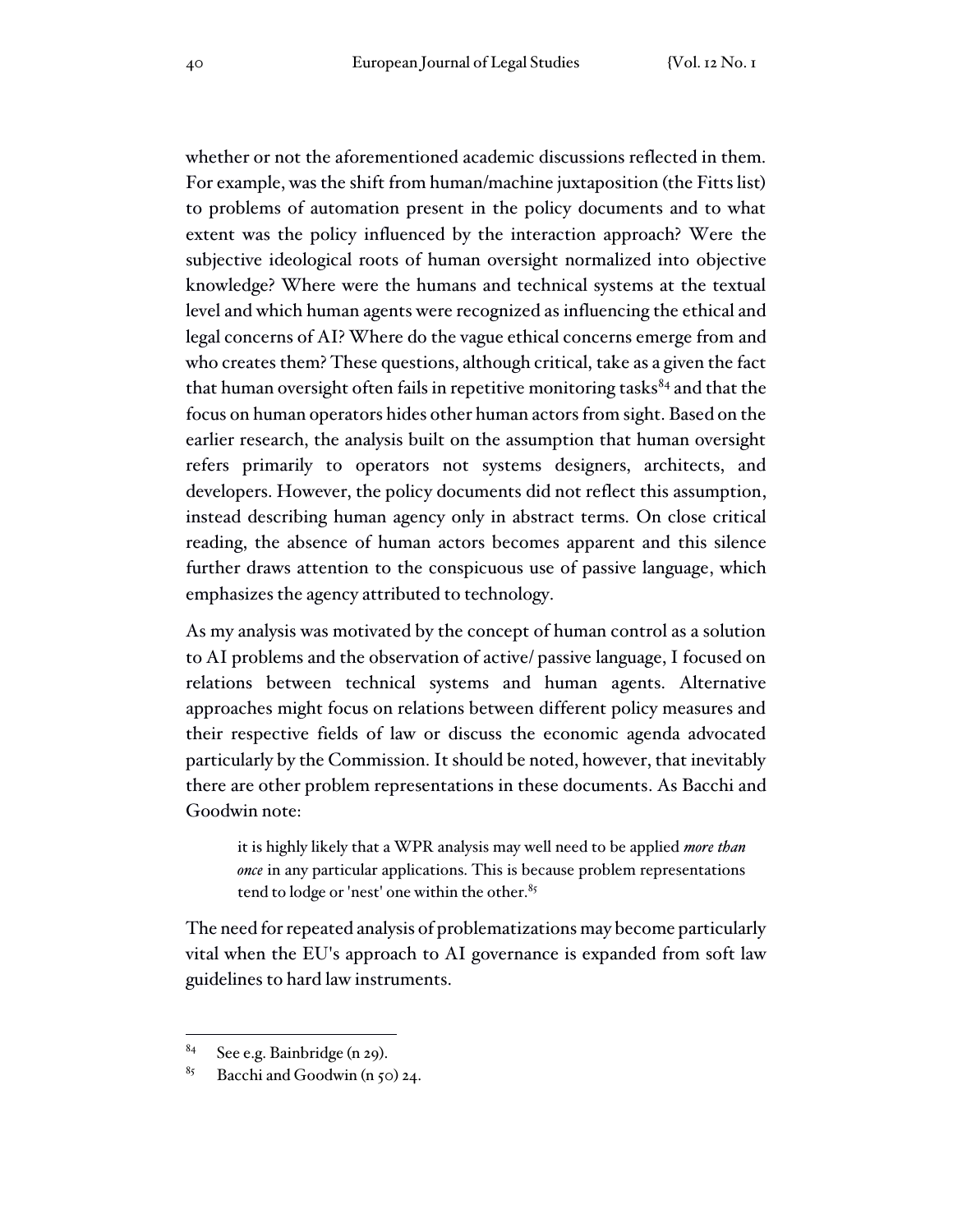## IV. THE SUPREMACY OF THE HUMAN OVERSEER: HUMAN AGENCY AS **JUSTIFICATION**

Based on these observations, human agency, in the form of varying levels of human oversight, is portrayed as a central tool for overcoming the ethical concerns and risks associated with AI systems, regardless of the obvious limitations of human capabilities in monitoring automation. In the EU's AI policy, human decision-making is contrasted with algorithmic decisionmaking, thus invoking the human/machine dichotomy instead of collaboration in socio-technical systems. Through the process of juridification, the notion of human oversight becomes a legal concept, binding it to the internal rationality of law. This in turn limits the scope for critique: law only accepts critique when it is framed in terms law understands. Simply put, the dichotomy becomes embedded in legal doctrine and frames future socio-legal discussion.

The human control approaches reflect the assumed need to engage humans in algorithmic decision-making in order to ensure fairness and, ultimately, to address fears associated with automation and machines. Human oversight is about controlling unknowns, particularly unknowns of the technological variety. In this sense, human oversight as control over technology reflects something almost aspirational, a source of trust in the face of uncertainty. This promise of control is not simply about the feasibility of human oversight over automation, which has the obvious shortcomings discussed above. Could it be that human oversight carries this promise of control particularly because the fears and risks are attributed to technology, not the humans? This would suggest that humans are 'in the loop' to provide legitimacy, which is not necessarily linked to the practical feasibility of human oversight. Given this justificatory dimension of human agency, the feasibility of these approaches should be critically assessed before they are implemented as governance models, given that they may not in reality provide the solutions to the implicit problematizations. Instead, assigning problem-solving capabilities to human intervention might lead us astray as human oversight enables us to maintain law's 'human-facedness'.

Why then, despite the limitations of human control and its connection with the legal liability regime, do we still maintain the expectation that human input in decision-making is fundamental? It seems that this emphasis reveals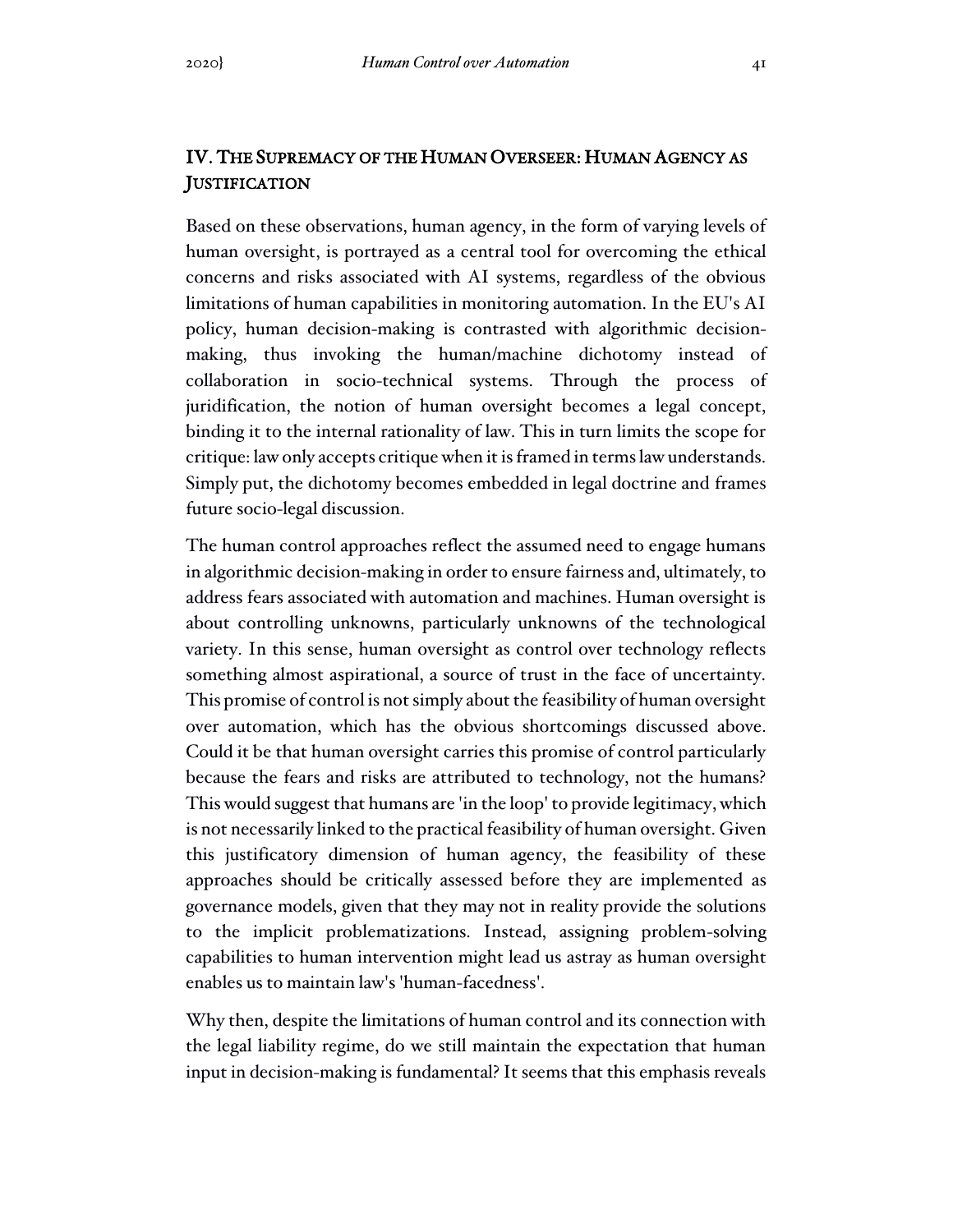something relevant about law's self-reflection: a connection between human agency, legitimacy of decision-making, and social expectations of fairness. 86 The legal system produces 'human-faced' law, conceptualizing law in terms of human agents, which the problematizations around ADM reveal. However, by juxtaposing machines and humans we seem to imply that ADM systems are somehow fundamentally different decision-making mechanisms. But as the algorithmic bias discussion demonstrates, human subjectivity becomes embedded in ADM systems, making them, in many ways, as biased, arbitrary and subjective as human-driven decision-making albeit implemented on a different level. Do we still unconsciously expect our technological tools to be less subjective than we are? It seems that we often still assign objectivity to technology and feel betrayed when our expectations are not met.

Ultimately, however, human subjectivity wins against automation, as human oversight seems to imply. The strong preference towards human control, despite its limitations, suggests a deeper connection between human agency and the legitimacy of decision-making. In this sense, the policy documents use human control to justify the increase of automation. This reading echoes Elish's notion of humans as moral crumple zones and Jasanoff's pretensions of control, referred to above. In this sense, the emphasis on human control as the right policy solution for fundamental rights issues linked to ADM provides a particularly interesting viewpoint to the presumed socio-legal and regulatory challenges of AI.

There is a sense of urgency about AI presented in the policy documents, a call for action, which still boils down to voluntary soft law instead of hard law approaches. The emphasis on soft law may seem surprising, asthe limitations of voluntary implementation are obvious. If the urgency portrayed in the guidelines is justified, why then only soft law? The chosen soft law strategy may be explained by the division of labor, as the President of the European

<sup>&</sup>lt;sup>86</sup> Self-evidently conceptions of fairness are very much dependent on individuals, contexts, disciplines, fields, and theoretical backgrounds. On quantitative definitions see, Hutchinson and Mitchell (n 7); on human perceptions see e.g. Nina Grgic-Hlaca, Khrisna Gummadi, Elissa Redmiles, Adrian Weller, 'Human Perceptions of Fairness in Algorithmic Decisions Making: A Case Study of Criminal Risk Prediction' (Proceedings of the 2018 World Wide Web Conference. International World Wide Web Conferences Steering Committee, 2018) <https://dl.acm.org/citation.cfm?id=3186138> accessed 23 August 2019.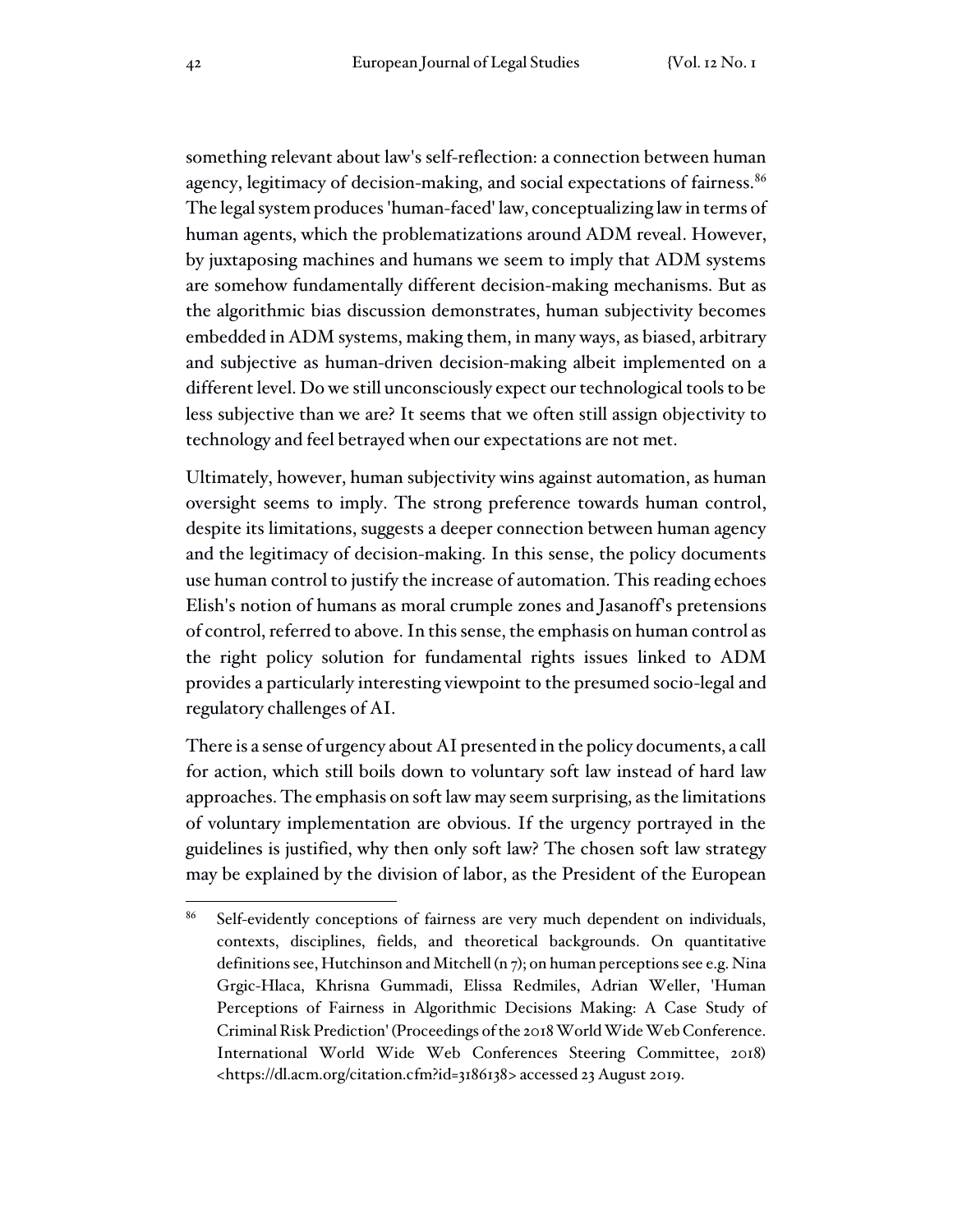Commission, Ursula von der Leyen, intends to propose a comprehensive European approach to AI regulation in her first 100 days in office during spring 2020.<sup>87</sup> Nonetheless, the policy documents suggest that the problem with AI is not the lack of a legal framework as such but instead the more vague notion of an independent artificial agency. Perhaps the importance attributed to human input reflects the idea that legal decision making should not be about automated information processes but about processes that produce justification and legitimacy. Perhaps these policy statements come with a promise for renewed interest in the ritualistic elements and societal values present in legal decision making or, put another way, in conflict management, the production of justification through procedural structures.

Accountability mechanisms built on the assumption of a supreme human overseer are inherently flawed, if adoptedwithout criticism. Such approaches can embed and reinforce the implicit human/machine dichotomy and mystify human agency. But it should be noted that the emphasis on human agency may serve a purpose outside monitoring automation, namely in justifying legal decisions. The importance attributed to humans in automation is not arbitrary but instead reflects the legal system's foundational concepts and ideologies that are built on anthropocentricity. In other words, juxtaposing algorithmic and human decision-making reveals law's self-reflection on what constitutes legal decision-making. Simply put, law's acknowledgement of legal agents capable of decisions is limited to humans or fictions of human agents such as organizations that are conceptualized as legal (although not natural) persons. Following this, justification of decision-making has traditionally been connected to human agency even when, in practice, decisions are arrived at through intra-organizational processes. In this sense, human control over automation can be seen simply as another formulation of human justification.

This analysis has attempted to demonstrate that problematizations do matter, perhaps more so in discussions concerning technological governance

<sup>87</sup> Ursula von der Leyen, 'A Union That Strives for More My Agenda for Europe' (2019) <https://ec.europa.eu/commission/sites/beta-political/files/politicalguidelines-next-commission\_en.pdf> accessed 27 November 2019.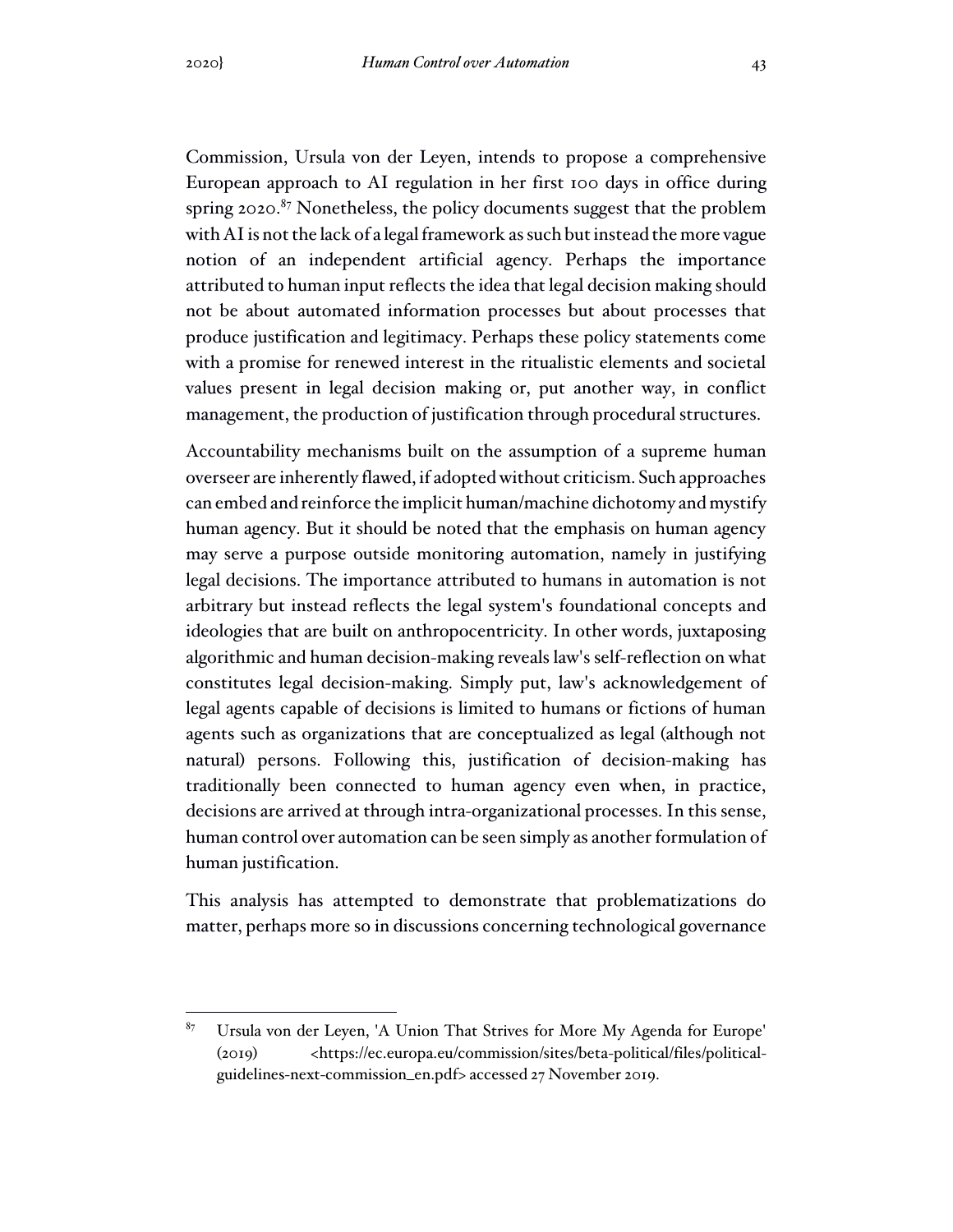than in other fields less plagued by misplaced metaphors. 88 It is not the objective of the WPR approach to provide alternative policy recommendations but instead to provide tools for critical analysis and to enable egalitarian politics.<sup>89</sup> By employing measures of critique, we are able to open the door to critical examination of automation of legal decisionmaking, the role played by human, non-human and hybrid actors in justification production, and ultimately, the feasibility of anthropocentric legal concepts to address this hybridisation. We can call attention to the justification of decisions and the legitimacy of decision-making processes and examine what exactly changes through implementation of ADM systems. Finally, the promise of this approach lies in a more nuanced understanding of how decisions come about. After acknowledging the fabricated nature of the problems associated with ADM, we can start thinking about meaningful partnerships between human agents and the automation of legal decision-making.

## V. CONCLUSION: IMPLICATIONS FOR AI POLICY AND SOCIO-LEGAL RESEARCH

What implications follow from this analysis of the EU's AI policy focus on human control over automation? Two particular future avenues for analysis emerge. Firstly, what can and should we regulate and how can socio-legal scholarship facilitate the development of new effective regulatory strategies? As discussed, there is an inherent tension between technology-oriented policy and the principle of technological neutrality as guiding legislative strategy. This tension needs to be addressed if we want to pursue technological governance from an AI-specific perspective. The focus on technology may also be problematic due to the terminological ambiguity of AI and a significant theoretical issue relates to the legal system's limited focus on humans as objects ofregulation. Difficult policy choices become entwined

<sup>88</sup> See e.g. Sheldon Ungar, 'Misplaced Metaphor: A Critical Analysis of the "Knowledge Society" (2003) 40(3) Canadian Review of Sociology 331, 331-347; Marinus Ossewaarde, 'Digital Transformation and the Renewal of Social Theory: Unpacking the New Fraudulent Myths and Misplaced Metaphors' (2019) 146 Technological Forecasting and Social Change 24, 24-30.

<sup>&</sup>lt;sup>89</sup> Bacchi and Goodwin (n 50) 25.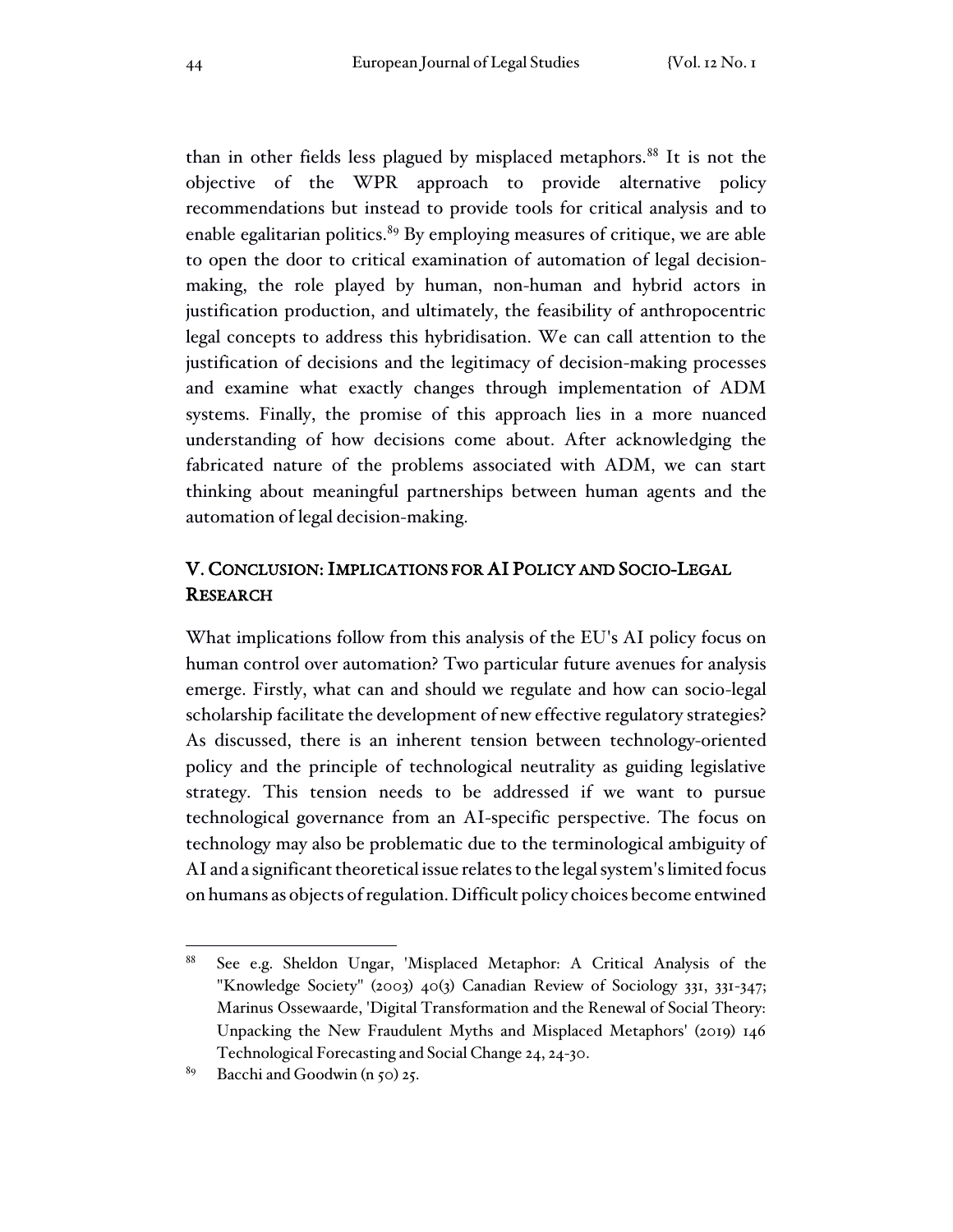with the need for critical socio-legal scholarship: should we forego the principle of technological neutrality or should we hold on to law's anthropocentricity? What exactly would these choices entail? If we stick with regulating human behavior, what criteria should be used to identify the 'human' in complex socio-technical systems? In any case, discussion of the objectives of AI regulation is unavoidable. To this end, a careful and contextspecific analysis of the current legislative framework is needed to understand better whether existing legal safeguards possess enough interpretative flexibility to address the problems related to AI in the policy context. Such an examination also needs to address the efficiency of administrative and procedural safeguards beyond human control and contextualize the current debate within the broader historical development from the introduction of standards to data-driven automation of legal decision-making processes through information systems. If regulation is pursued, special attention should be paid to the creation of accountability mechanisms in a manner that does not impose unrealistic expectations on human operators but instead pursues a more rigorous interaction design. If we ignore the hybridization of legal decision-making that ADM models impose, there is a danger of assigning human decision makers the role of rubber-stampers with problematic consequences for legitimacy and justification.

Secondly, policy debates around AI ethics provide an interesting context in which to discuss the relationships between law, politics, and ethics, and reveals a way to examine the juridification of technological governance from soft law to hard law. As discussed, soft law guidelines are bound to frame the societal debate concerning AI challenges and their proposed solutions may have normative consequences in shaping future hard law instruments. The juridification of such concepts, i.e. their translation into binding concepts of positive law, also disguises the heterogenous value-laden and ideological choices present in the political creation of AI ethics guidelines. The juridification binds concepts established in policy-making to the legal sphere's internal perspective. This process reflects the long-standing distinction between the political and legal systems and their separate societal functions, built on the idea that the political system debates societal objectives and establishes a compromise in the form of legislation, after which the legal system takes over its application and interpretation. This means that within the legal system there is limited space for fundamental